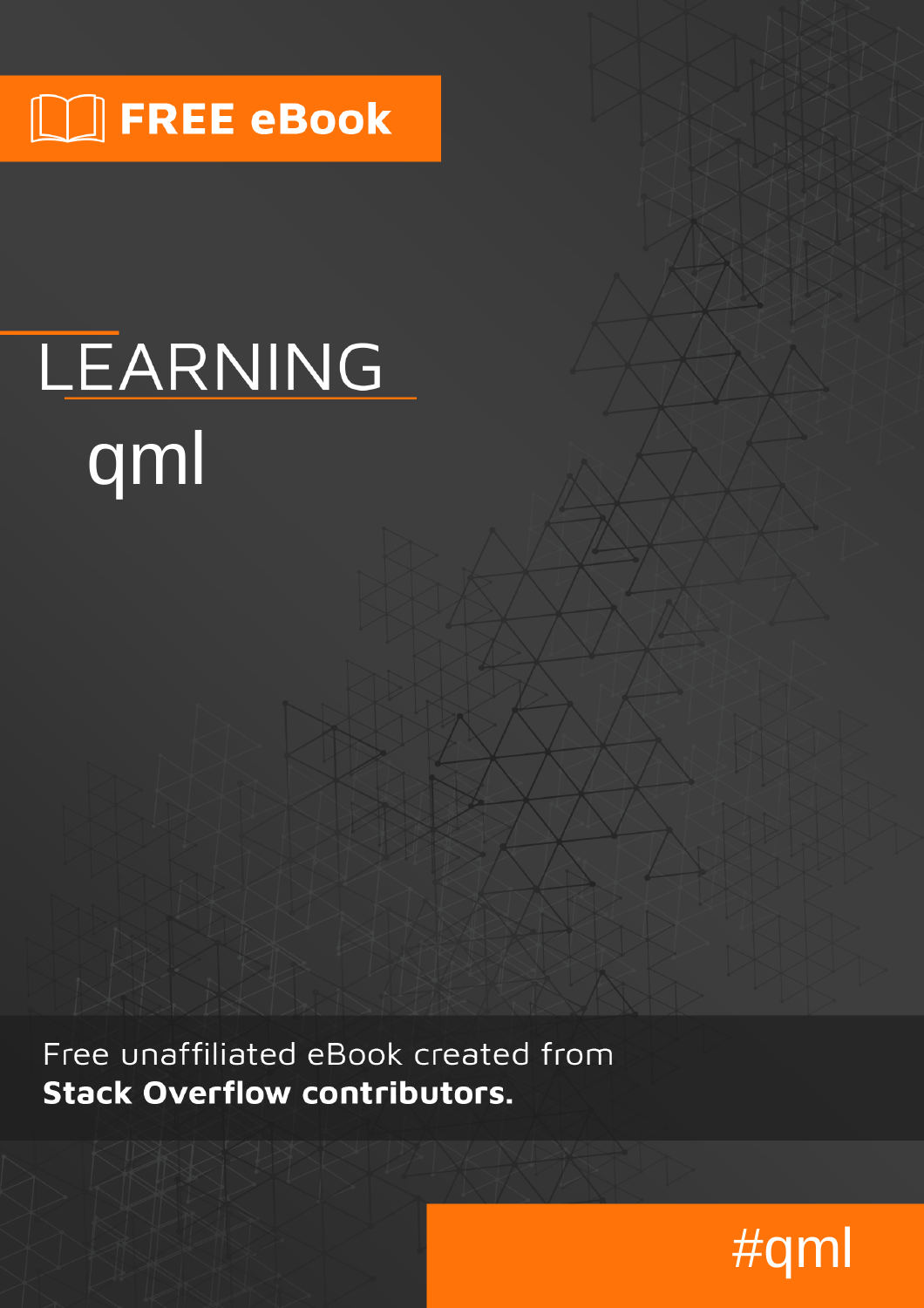# **Table of Contents**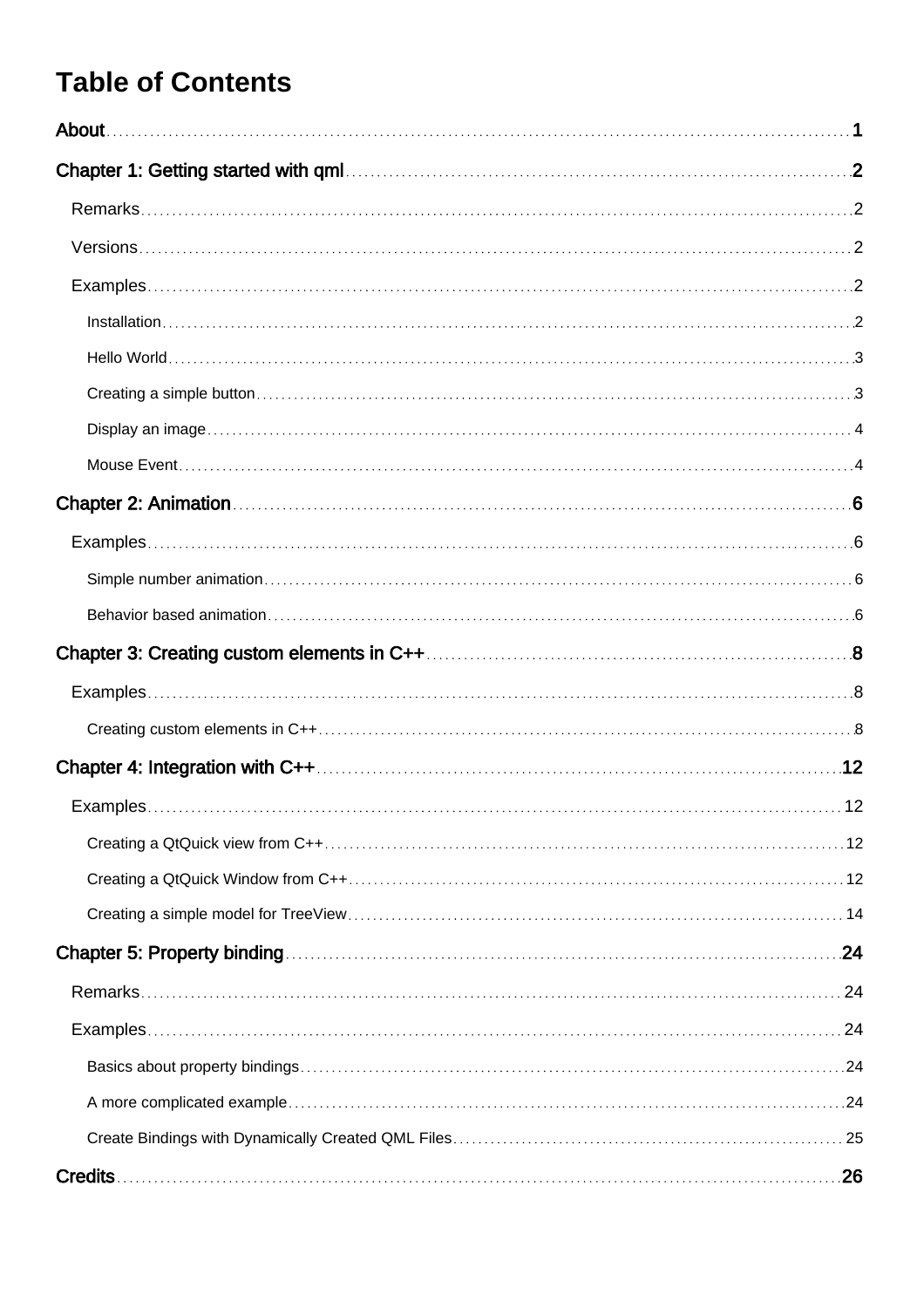<span id="page-2-0"></span>

You can share this PDF with anyone you feel could benefit from it, downloaded the latest version from: [qml](http://riptutorial.com/ebook/qml)

It is an unofficial and free qml ebook created for educational purposes. All the content is extracted from [Stack Overflow Documentation](https://archive.org/details/documentation-dump.7z), which is written by many hardworking individuals at Stack Overflow. It is neither affiliated with Stack Overflow nor official qml.

The content is released under Creative Commons BY-SA, and the list of contributors to each chapter are provided in the credits section at the end of this book. Images may be copyright of their respective owners unless otherwise specified. All trademarks and registered trademarks are the property of their respective company owners.

Use the content presented in this book at your own risk; it is not guaranteed to be correct nor accurate, please send your feedback and corrections to [info@zzzprojects.com](mailto:info@zzzprojects.com)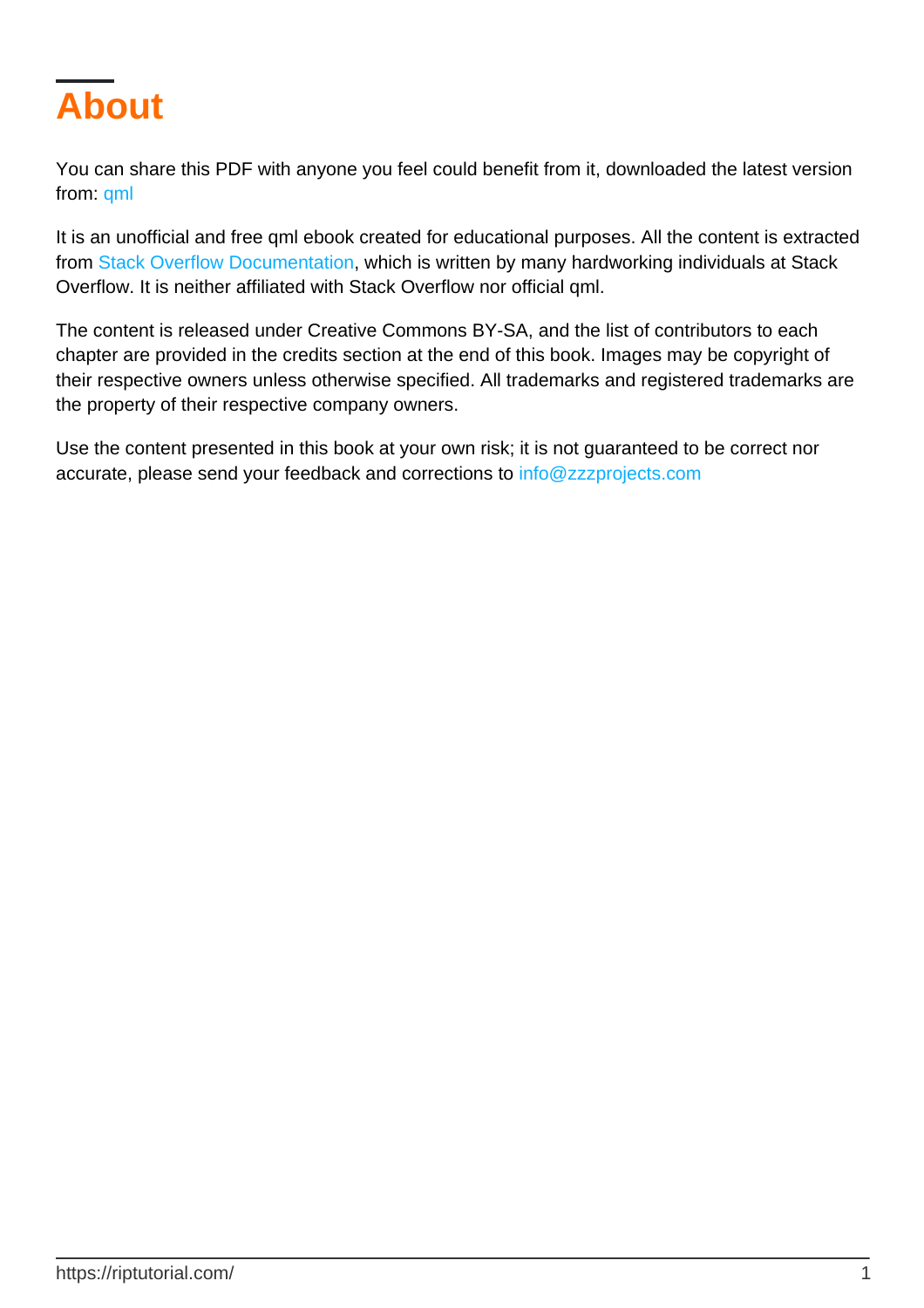# <span id="page-3-0"></span>**Chapter 1: Getting started with qml**

### <span id="page-3-1"></span>**Remarks**

QML is an acronym that stands for **Q**t **M**eta-object **L**anguage. It is a declarative programming language that is part of the Qt framework. QML's main purpose is fast and easy creation of user interfaces for desktop, mobile and embedded systems. QML allows seamless integration of [JavaScript](http://www.riptutorial.com/topic/185), either directly in the QML code or by including JavaScript files.

### <span id="page-3-2"></span>**Versions**

| <b>Qt Version</b> | <b>QtQuick Version</b> | <b>Release Date</b> |
|-------------------|------------------------|---------------------|
| 4.7               | 1.0                    | 2010-09-21          |
| 4.8               | 1.1                    | 2011-12-15          |
| 5.0               | 2.0                    | 2012-12-19          |
| 5.1               | 2.1                    | 2013-06-03          |
| 5.2               | 2.2                    | 2013-12-12          |
| 5.3               | 2.3                    | 2014-05-20          |
| 5.4               | 2.4                    | 2014-12-10          |
| 5.5               | 2.5                    | 2015-07-01          |
| 5.6               | 2.6                    | 2016-03-15          |
| 5.7               | 2.7                    | 2016-06-16          |
| 5.8               | 2.7                    | 2017-01-23          |

## <span id="page-3-3"></span>**Examples**

#### <span id="page-3-4"></span>**Installation**

QML comes with newer Version of the cross-platform application framework [Qt](https://www.qt.io/). You can find the newest Version of Qt in the [Downloads section](https://www.qt.io/download-open-source/#section-2).

To create a new QML Project in the [Qt Creator IDE](https://www.qt.io/ide/), select "File -> New ..." and under "Applications" select "Qt Quick-Application". After clicking "select" you can now name and set the path for this project. After hitting "next" you can select which components you want to use, if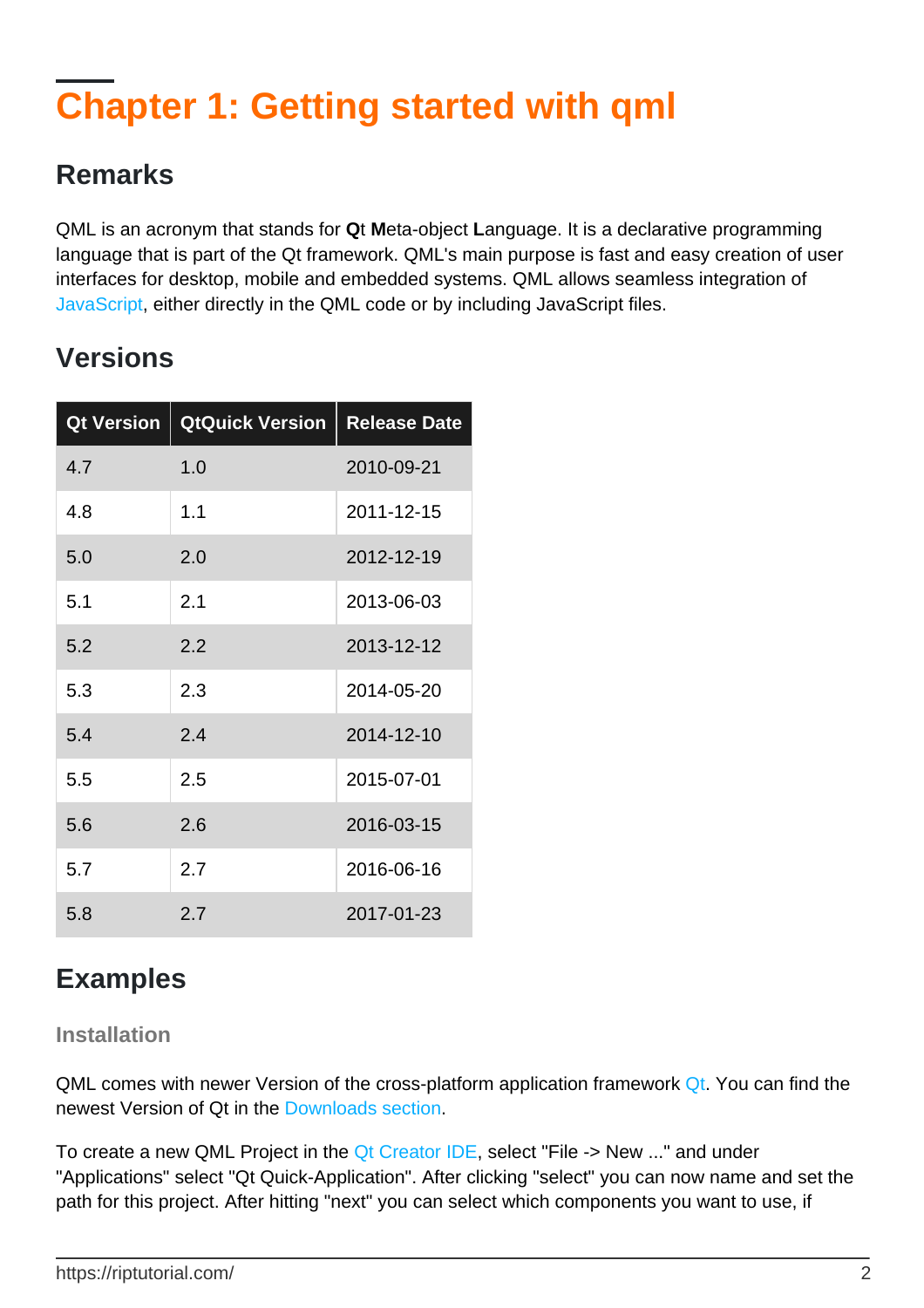unsure just leave the default and click on "next". The two next steps will allow you to setup up a Kit and Source Control if you want to, otherwise keep the default settings.

<span id="page-4-0"></span>You now have created a simple and ready to use QML application.

**Hello World**

A simple application showing the text "Hello World" in the center of the window.

```
import QtQuick 2.3
import QtQuick.Window 2.0
Window {
    visible: true
    width: 640
    height: 480
    title: qsTr("Hello World") //The method qsTr() is used for translations from one language
to other.
    Text {
       text: qsTr("Hello World")
       anchors.centerIn: parent
    }
}
```
#### <span id="page-4-1"></span>**Creating a simple button**

You can easily transform every component in a clickable button using the MouseArea component. The code below displays a 360x360 window with a button and a text in the center; pressing the button will change the text:

```
import QtQuick 2.0
Rectangle {
   width: 360
    height: 360
    Rectangle {
        id: button
        width: 100
        height: 30
        color: "red"
        radius: 5 // Let's round the rectangle's corner a bit, so it resembles more a
button
        anchors.centerIn: parent
         Text {
            id: buttonText
            text: qsTr("Button")
            color: "white"
             anchors.centerIn: parent
         }
         MouseArea {
             // We make the MouseArea as big as its parent, i.e. the rectangle. So pressing
```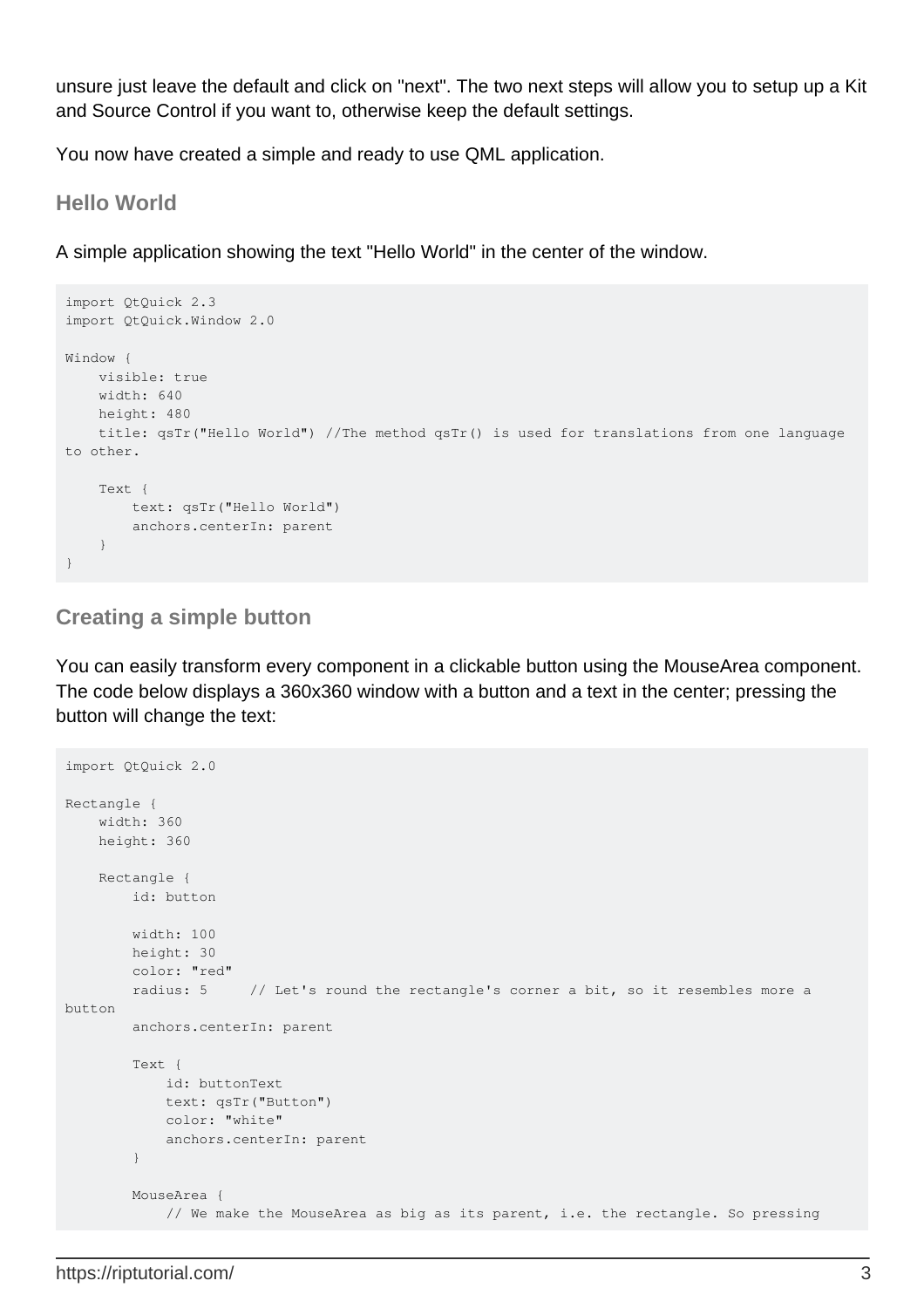```
anywhere on the button will trigger the event
            anchors.fill: parent
            // Exploit the built-in "clicked" signal of the MouseArea component to do
something when the MouseArea is clicked.
            // Note that the code associated to the signal is plain JavaScript. We can
reference any QML objects by using their IDs
            onClicked: {
                buttonText.text = qsTr("Clicked");
                buttonText.color = "black";
 }
        }
    }
}
```
#### <span id="page-5-0"></span>**Display an image**

This example shows the simplest usage of the Image component to display an image.

The Image source property is a [url type](http://doc.qt.io/qt-5/qml-url.html) that can be either a file with an absolute or relative path, an internet URL (http://) or a [Qt resource](http://doc.qt.io/qt-5/resources.html) (qrc:/)

```
import QtQuick 2.3
Rectangle {
    width: 640
    height: 480
     Image {
         source: "image.png"
     }
}
```
#### <span id="page-5-1"></span>**Mouse Event**

This example shows how mouse event is used in QML.

```
import QtQuick 2.7
import QtQuick.Window 2.2
Window {
    visible: true
     Rectangle {
        anchors.fill: parent
        width: 120; height: 240
        color: "#4B7A4A"
         MouseArea {
             anchors.fill: parent // set mouse area (i.e. covering the entire rectangle.)
             acceptedButtons: Qt.AllButtons
             onClicked: {
                 // print to console mouse location
                 console.log("Mouse Clicked.")
                 console.log("Mouse Location: <",mouseX,",",mouseY,">")
                 //change Rectangle color
```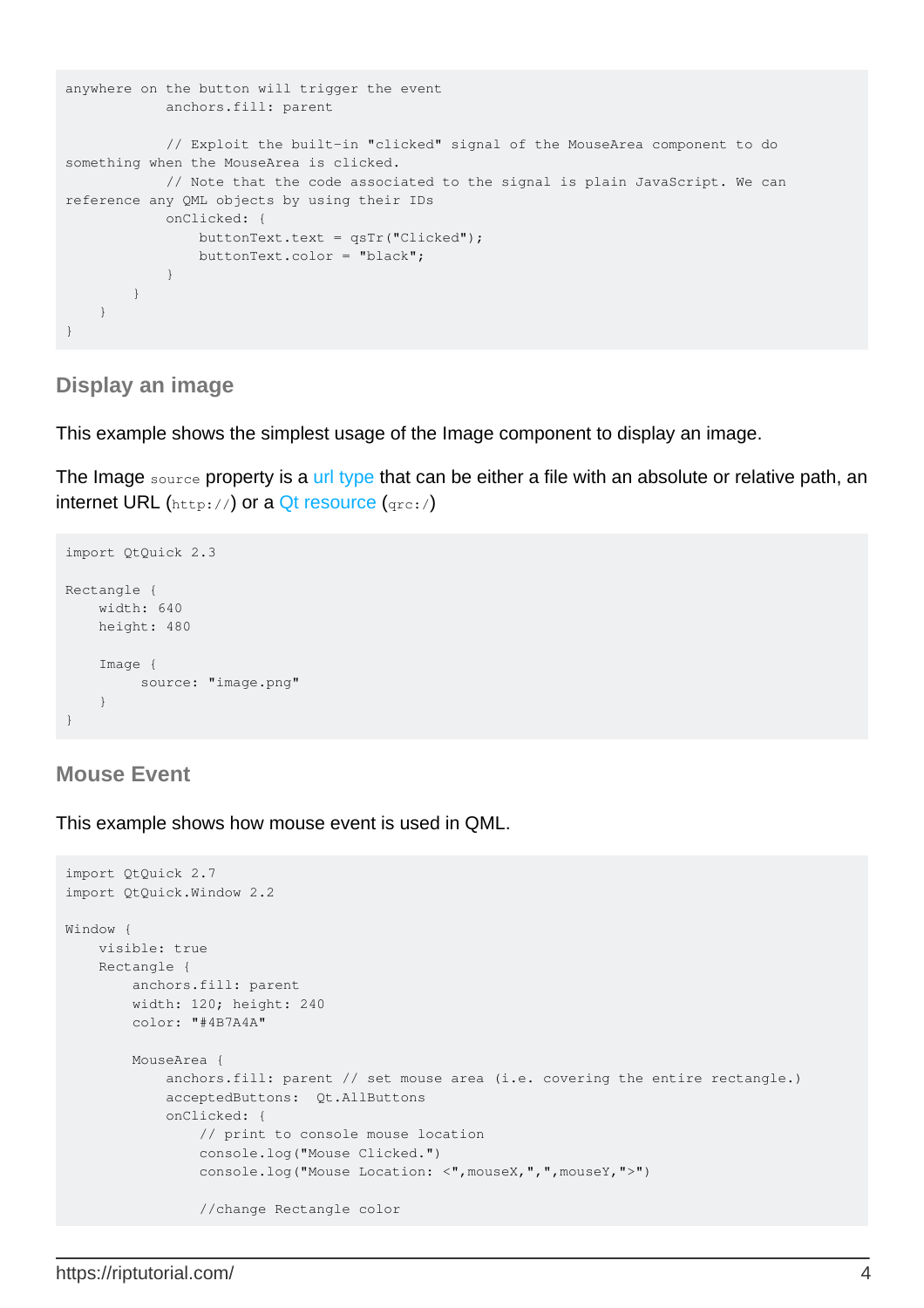```
 if ( mouse.button === Qt.RightButton )
                   parent.color = 'blue'
                if ( mouse.button === Qt.LeftButton )
                   parent.color = 'red'
                if ( mouse.button === Qt.MiddleButton )
                   parent.color = 'yellow'
 }
            onReleased: {
               // print to console
                console.log("Mouse Released.")
 }
            onDoubleClicked: {
               // print to console
               console.log("Mouse Double Clicked.")
 }
        }
    }
}
```
Read Getting started with qml online:<https://riptutorial.com/qml/topic/653/getting-started-with-qml>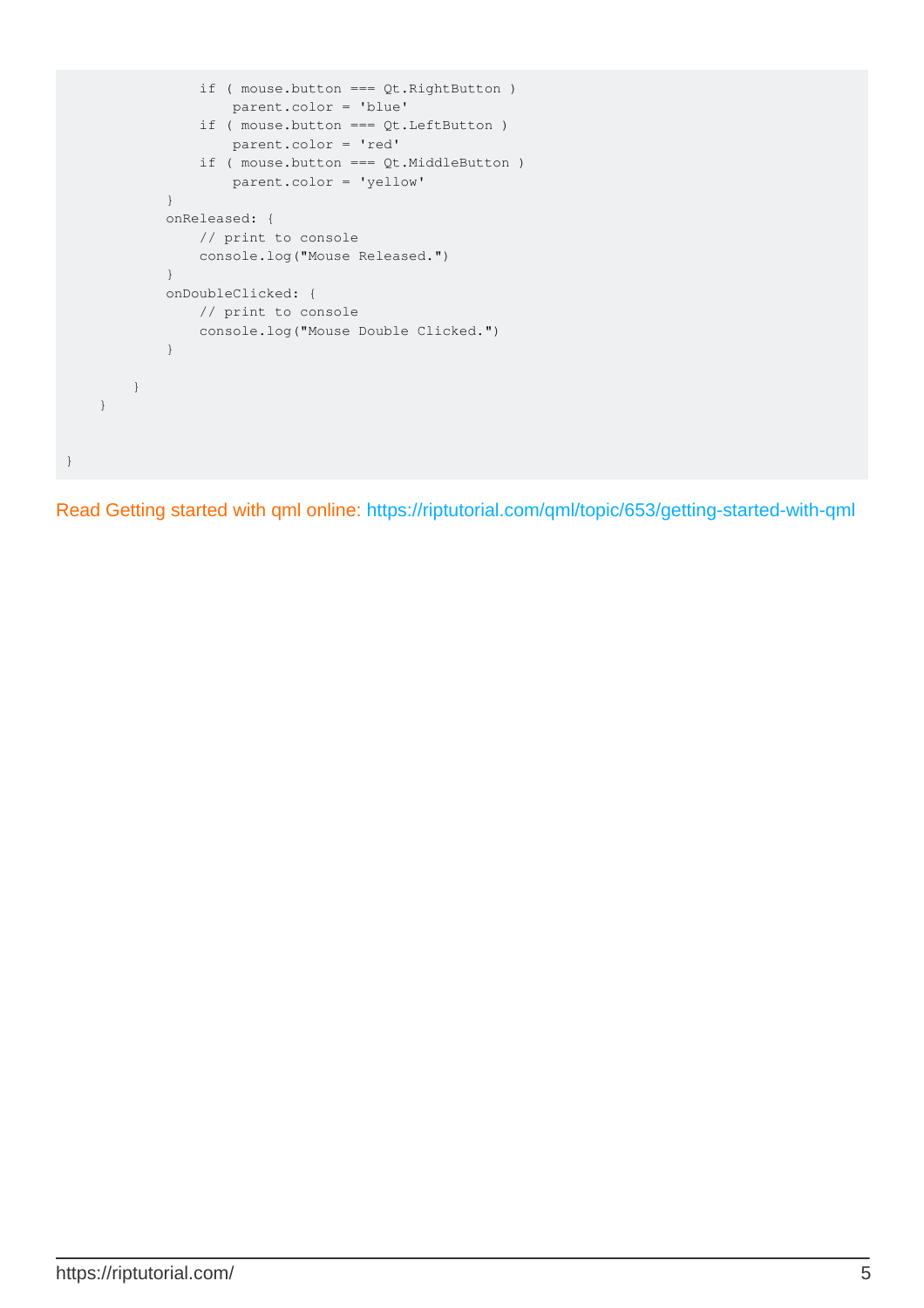# <span id="page-7-0"></span>**Chapter 2: Animation**

### <span id="page-7-1"></span>**Examples**

<span id="page-7-2"></span>**Simple number animation**

One of the very basic animations that you could come across is the NumberAnimation. This animation works by changing the numeric value of a property of an item from an initial state to a final state. Consider the following complete example:

```
import QtQuick 2.7
import QtQuick.Controls 2.0
ApplicationWindow {
    visible: true
    width: 400
    height: 640
    Rectangle{
        id: rect
        anchors.centerIn: parent
        height: 100
        width: 100
        color: "blue"
        MouseArea{
            anchors.fill: parent
            onClicked: na.running = true
         }
        NumberAnimation {
            id: na //ID of the QML Animation type
            target: rect //The target item on which the animation should run
            property: "height" //The property of the target item which should be changed by
the animator to show effect
            duration: 200 //The duration for which the animation should run
             from: rect.height //The initial numeric value of the property declared in
'property'
            to: 200 //The final numeric value of the property declared in 'property'
         }
    }
}
```
#### <span id="page-7-3"></span>**Behavior based animation**

A behavior based animation allows you to specify that when a property changes the change should be animated over time.

```
ProgressBar {
    id: progressBar
     from: 0
    to: 100
     Behavior on value {
        NumberAnimation {
```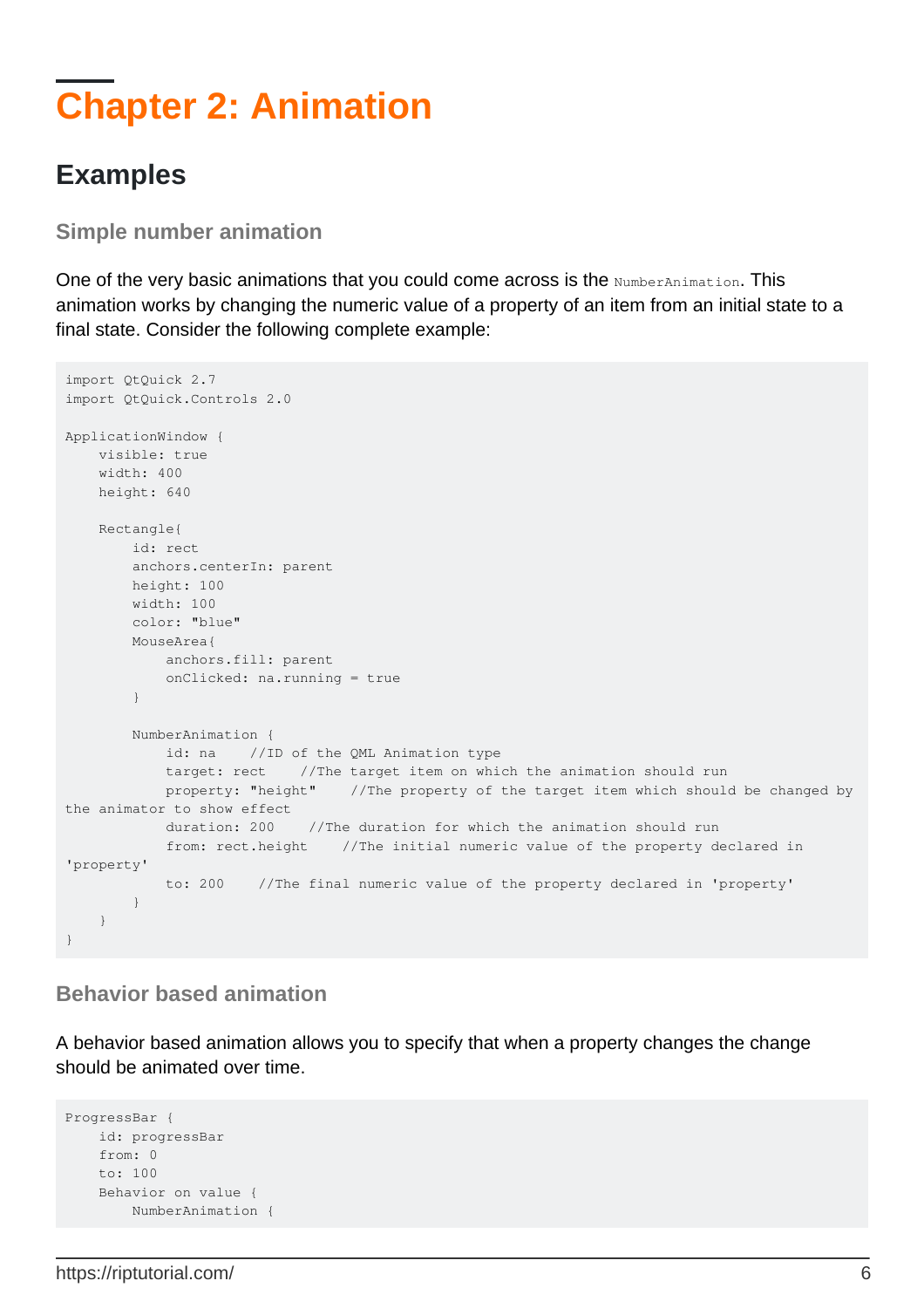

In this example if anything changes the progress bar value the change will be animated over 250ms

Read Animation online:<https://riptutorial.com/qml/topic/1281/animation>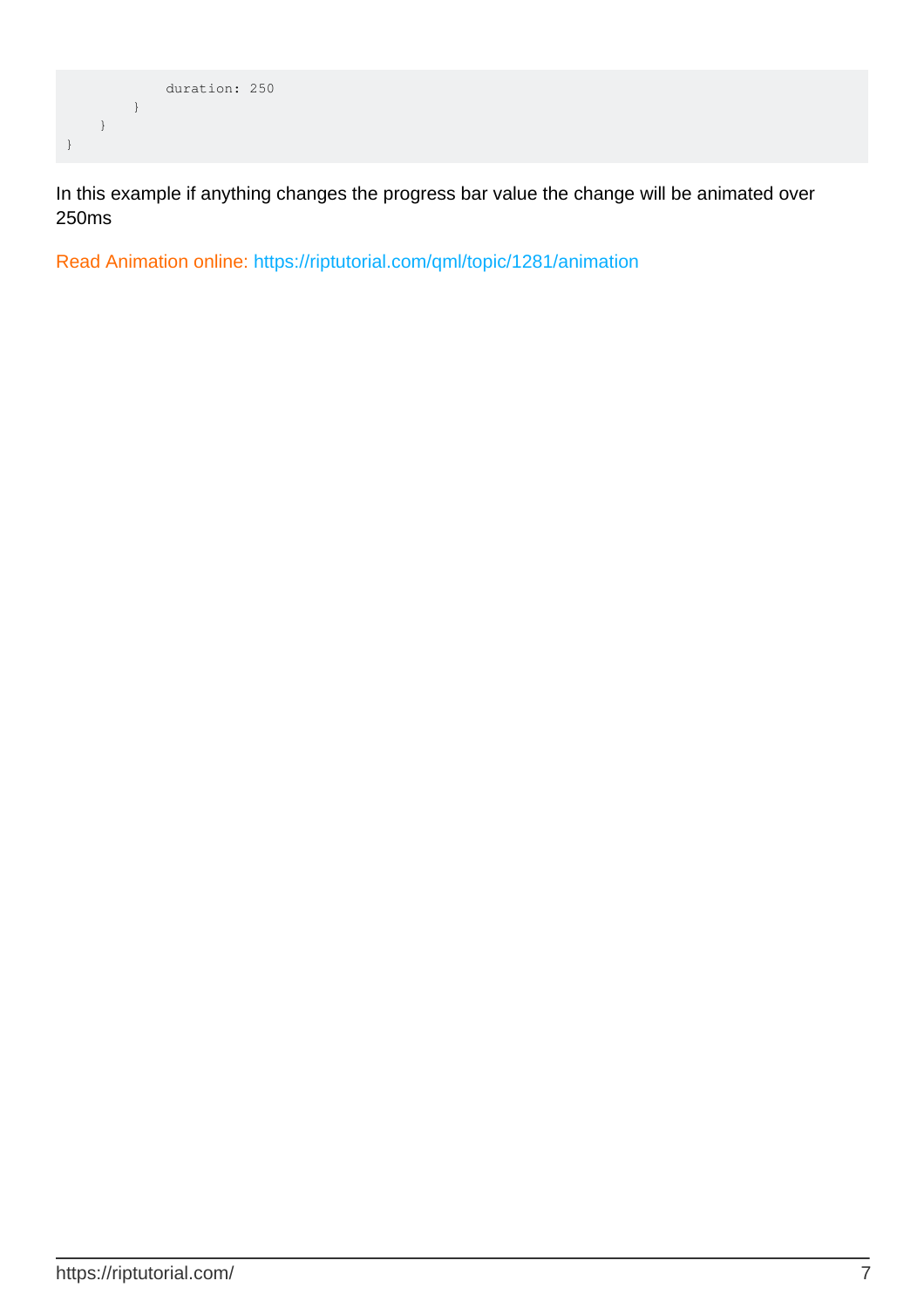# <span id="page-9-0"></span>**Chapter 3: Creating custom elements in C++**

### <span id="page-9-1"></span>**Examples**

<span id="page-9-2"></span>**Creating custom elements in C++**

QML came with rich set of visual elements. Using only QML we can build complex applications with these elements. Also it's very easy to build your own element based on set of standard items like Rectangle, Button, Image etc. Moreover, we can use items like Canvas to build element with custom painting. It would seem that we can build a variety of applications in QML only, without touching the capabilities of C++. And it's actually true but still sometimes we would like to make our application faster or we want to extend it with power of Qt or to add some opportunity which are not available in QML. And certainly there is such possibility in QML. Basically QtQuick uses Scene Graph to paint its content a high-performance rendering engine based on OpenGL. To implement our own visual element we can use 2 ways:

- 1. The traditional for Qt way using [QPainter](http://doc.qt.io/qt-5/qpainter.html) [\(QQuickPaintedItem](http://doc.qt.io/qt-5/qquickpainteditem.html)).
- 2. The common QML way using [QQuickItem](http://doc.qt.io/qt-5/qquickitem.html) and OpenGL functionality.

It is possible that the first method seems easier but it's worth considering that it is also slower than the first one since QtQuick paints the item's content on a surface and then insert it into scene graph so the rendering is a two-step operation. So using scene graph API directly is always significantly faster.

In order to explore both methods closer let's create our own element which definitely doesn't exist in QML, for example a triangle.

#### **Class declaration**

```
class QQuickCustomItem : public QQuickItem
{
    Q_OBJECT
    Q_PROPERTY(QColor color READ color WRITE setColor NOTIFY colorChanged)
public:
    QQuickCustomItem(QQuickItem *parent = Q_NULLPTR);
protected:
    QSGNode *updatePaintNode(QSGNode *oldNode, UpdatePaintNodeData *updatePaintNodeData);
     QColor color() const;
    void setColor(const OColor &color);
private:
    QColor m_color;
    bool m_needUpdate;
signals:
    void colorChanged();
};
```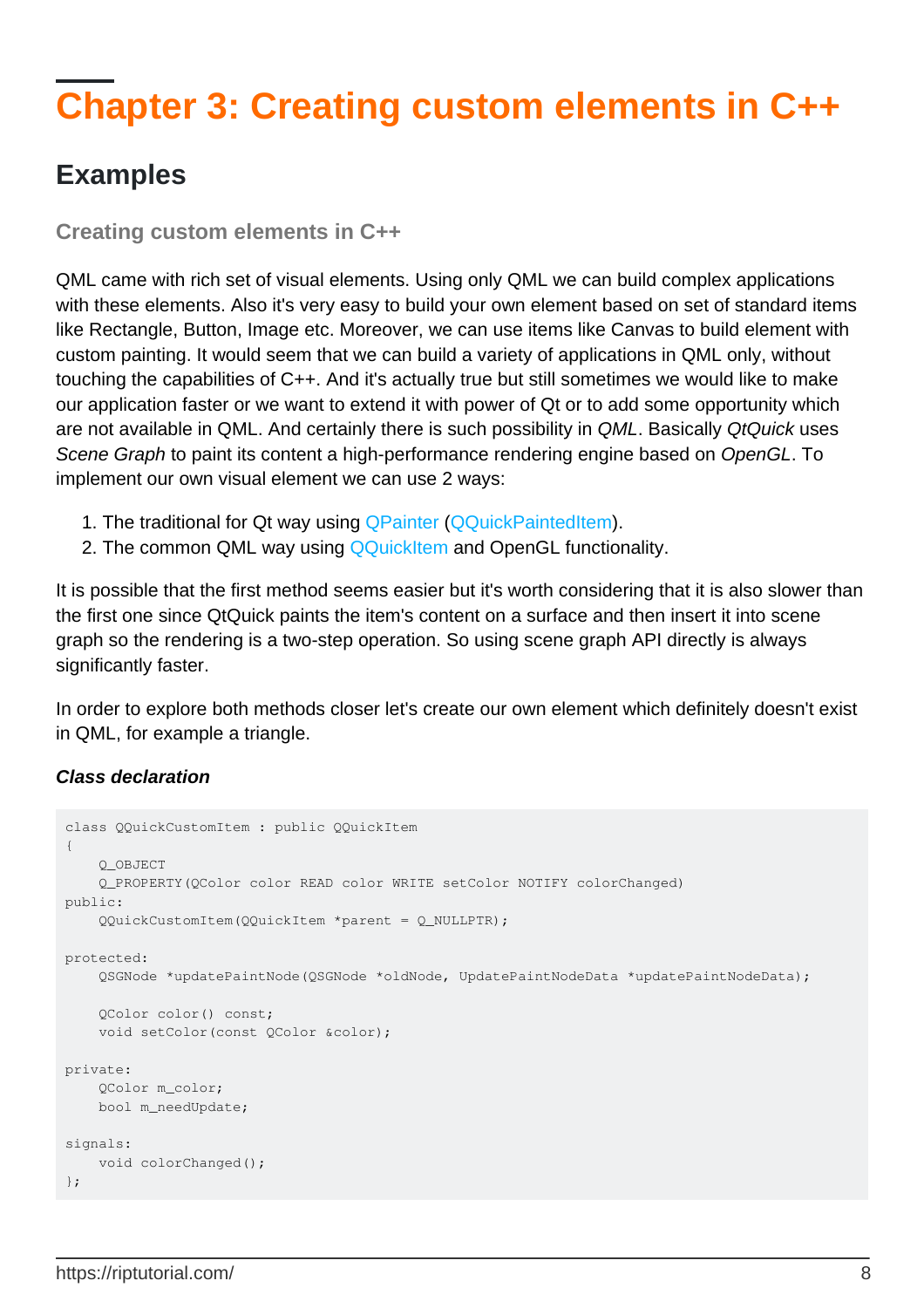We add [Q\\_OBJECT](http://doc.qt.io/qt-5/qobject.html#Q_OBJECT) macro to work with signals. Also we add custom property to specify color of our Rectangle. To make it works all we need is reimplement virtual function [QQuiclItem::updatePaintNode\(\)](http://doc.qt.io/qt-5/qquickitem.html#updatePaintNode).

#### **Class implementation.**

Firstly we define a constructor.

```
QQuickCustomItem::QQuickCustomItem(QQuickItem *parent) :
    QQuickItem(parent),
    m_color(Qt::red),
    m_needUpdate(true)
{
   setFlag(QQuickItem::ItemHasContents);
}
```
Please note that the set Flag() function call is mandatory otherwise your object will not be added to the scene graph. Next, we define a function for the paining.

```
QSGNode *QQuickCustomItem::updatePaintNode(QSGNode *oldNode, QQuickItem::UpdatePaintNodeData
*updatePaintNodeData)
{
     Q_UNUSED(updatePaintNodeData)
     QSGGeometryNode *root = static_cast<QSGGeometryNode *>(oldNode);
     if(!root) {
        root = new QSGGeometryNode;
        QSGGeometry *geometry = new QSGGeometry(QSGGeometry::defaultAttributes_Point2D(), 3);
         geometry->setDrawingMode(GL_TRIANGLE_FAN);
         geometry->vertexDataAsPoint2D()[0].set(width() / 2, 0);
         geometry->vertexDataAsPoint2D()[1].set(width(), height());
         geometry->vertexDataAsPoint2D()[2].set(0, height());
        root->setGeometry(geometry);
        root->setFlag(QSGNode::OwnsGeometry);
        root->setFlag(QSGNode::OwnsMaterial);
     }
     if(m_needUpdate) {
        QSGFlatColorMaterial *material = new QSGFlatColorMaterial;
        material->setColor(m_color);
        root->setMaterial(material);
        m_needUpdate = false;
     }
     return root;
}
```
At the first call to the function our node isn't created yet so **oldNode** will be NULL. So we create the node and assign geometry and material to it. Here we use GL TRIANGLE FAN for our geometry to paint solid rectangle. This point is the same as in OpenGL. For example to draw triangle frame we can change the code to:

```
geometry->setDrawingMode(GL_LINE_LOOP);
geometry->setLineWidth(5);
```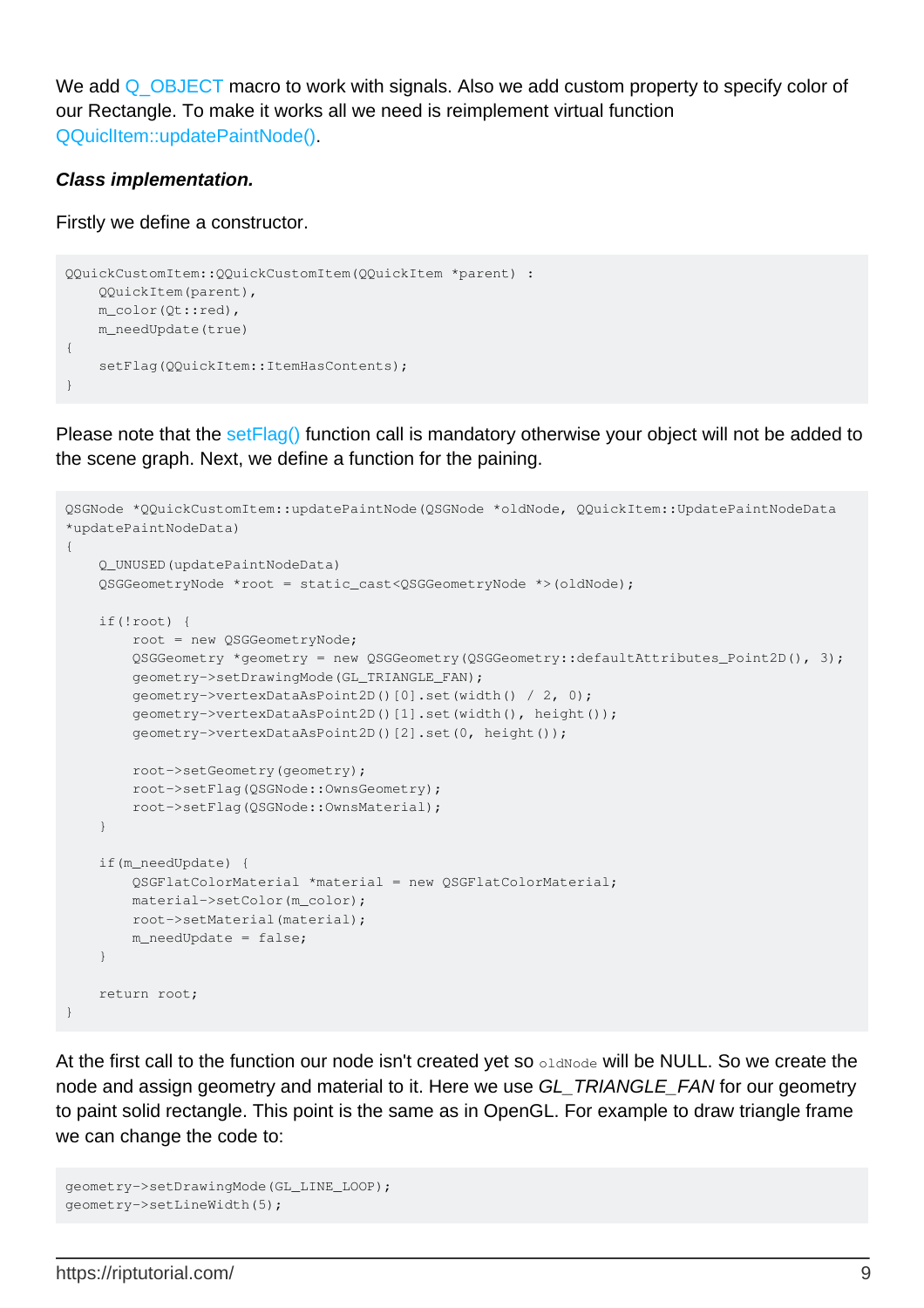You can refer to OpenGL manual to check for other shapes. So, all that remains is to define setter/getter for our property:

```
QColor QQuickCustomItem::color() const
{
     return m_color;
}
void QQuickCustomItem::setColor(const QColor &color)
{
     if(m_color != color) {
        m_color = color;
        m_needUpdate = true;
         update();
        colorChanged();
    }
}
```
Now there is only one small detail to make it works. We need to notify QtQuick of the new item. For example, you can add this code to your main.cpp:

```
qmlRegisterType<QQuickCustomItem>("stackoverflow.qml", 1, 0, "Triangle");
```
#### And here is our QML test file:

```
import QtQuick 2.7
import QtQuick.Window 2.0
import stackoverflow.qml 1.0
Window {
    width: 800
    height: 800
    visible: true
    Rectangle {
        width: 200
        height: 200
        anchors.centerIn: parent
        color: "lightgrey"
         Triangle {
            id: rect
            width: 200
            height: 200
            transformOrigin: Item.Top
            color: "green"
             onColorChanged: console.log("color was changed");
             PropertyAnimation on rotation {
                 from: 0
                 to: 360
                 duration: 5000
                 loops: Animation.Infinite
 }
         }
     }
     Timer {
         interval: 1000
```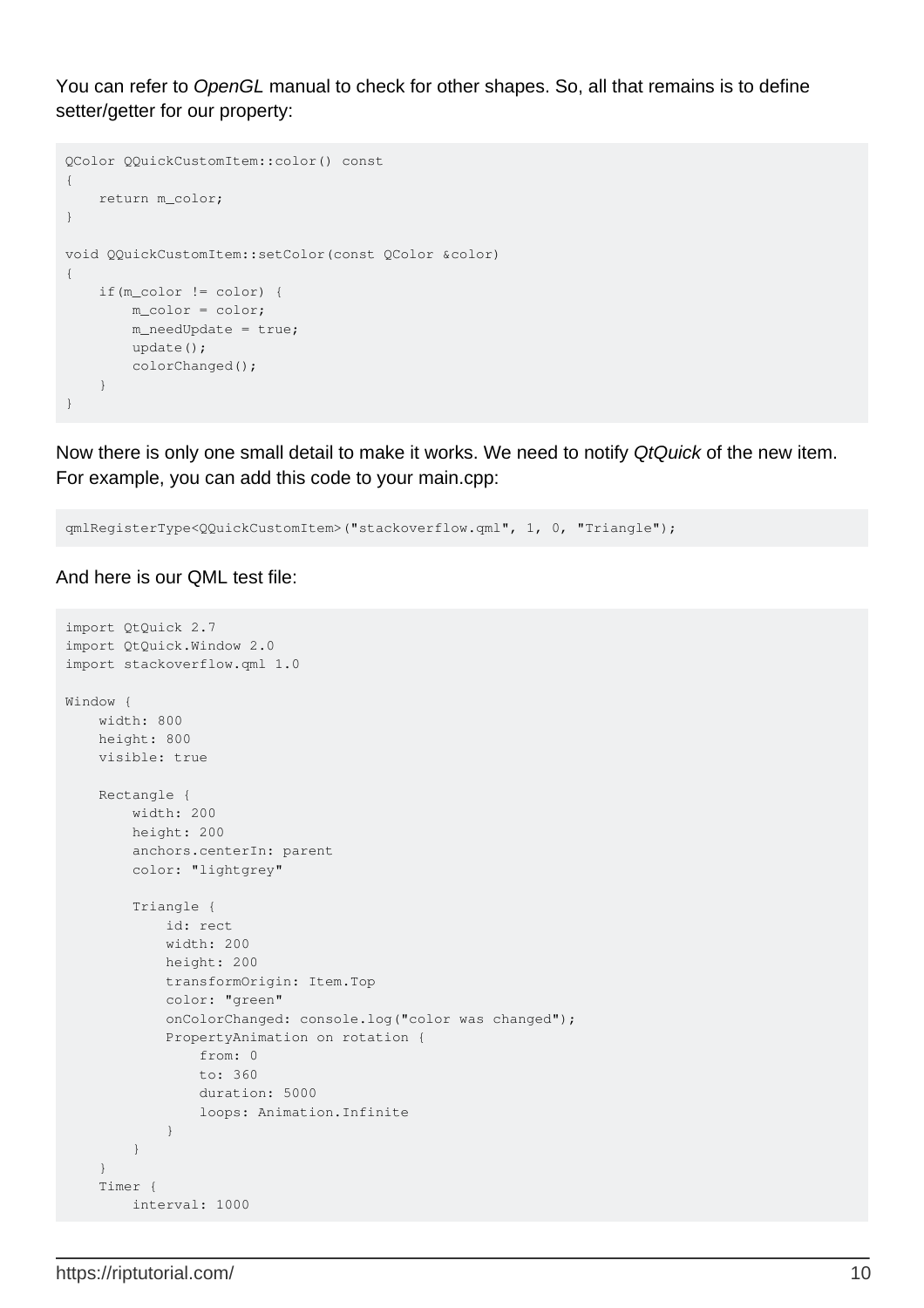```
 repeat: true
         running: true
        onTriggered: rect.color = Qt.rgba(Math.random(),Math.random(),Math.random(),1);
    }
}
```
As you see our item behaves like all other QML items. Now let's create the same item using [QPainter](http://doc.qt.io/qt-5/qpainter.html):

#### All we need is to replace

QSGNode \*updatePaintNode(QSGNode \*oldNode, UpdatePaintNodeData \*updatePaintNodeData);

#### with

```
void paint(QPainter *painter);
```
and, of cource inherit our class from *QQuickPaintedItem* instead of *QQuickItem*. Here is our painting function:

```
void QQuickCustomItem::paint(QPainter *painter)
{
    QPainterPath path;
    path.moveTo(width() / 2, 0);
    path.lineTo(width(), height());
    path.lineTo(0, height());
    path.lineTo(width() / 2, 0);
    painter->fillPath(path, m_color);
}
```
Everything else remains unchanged.

Read Creating custom elements in C++ online: [https://riptutorial.com/qml/topic/6509/creating](https://riptutorial.com/qml/topic/6509/creating-custom-elements-in-cplusplus)[custom-elements-in-cplusplus](https://riptutorial.com/qml/topic/6509/creating-custom-elements-in-cplusplus)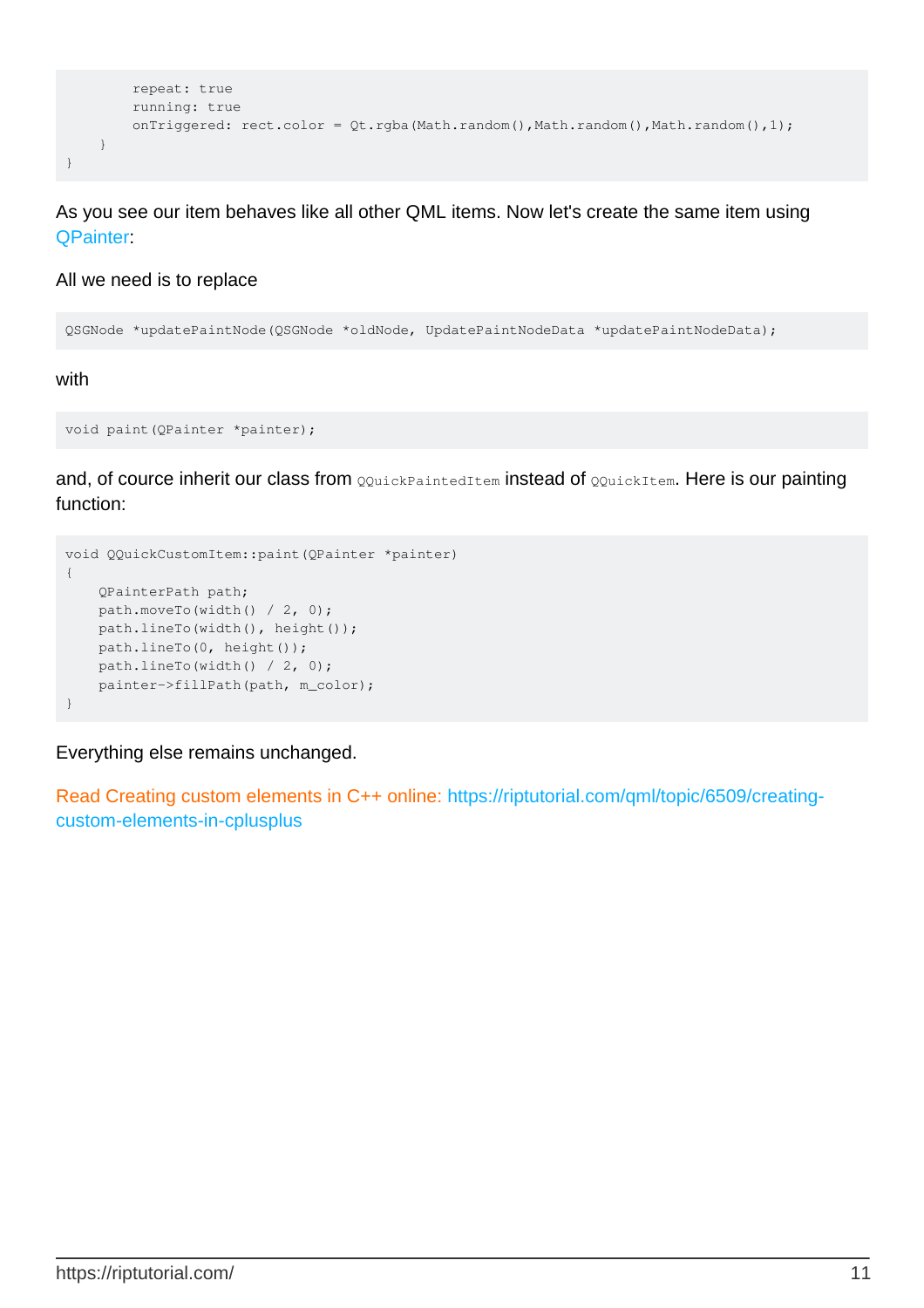# <span id="page-13-0"></span>**Chapter 4: Integration with C++**

### <span id="page-13-1"></span>**Examples**

<span id="page-13-2"></span>**Creating a QtQuick view from C++**

It is possible to create a QtQuick view directly from C++ and to expose to QML C++ defined properties. In the code below the C++ program creates a QtQuick view and exposes to QML the height and width of the view as properties.

#### **main.cpp**

```
#include <QApplication>
#include <QQmlContext>
#include <QQuickView>
int main(int argc, char *argv[])
{
     QApplication app(argc, argv);
     // Creating the view and manually setting the QML file it should display
     QQuickView view;
     view.setSource(QStringLiteral("main.qml"));
     // Retrieving the QML context. This context allows us to expose data to the QML components
     QQmlContext* rootContext = view.rootContext();
     // Creating 2 new properties: the width and height of the view
     rootContext->setContextProperty("WINDOW_WIDTH", 640);
     rootContext->setContextProperty("WINDOW_HEIGHT", 360);
     // Let's display the view
     view.show();
     return app.exec();
}
```
#### **main.qml**

```
import QtQuick 2.0
Rectangle {
    // We can now access the properties we defined from C++ from the whole QML file
    width: WINDOW_WIDTH
    height: WINDOW_HEIGHT
    Text {
       text: qsTr("Hello World")
        anchors.centerIn: parent
     }
}
```
<span id="page-13-3"></span>**Creating a QtQuick Window from C++**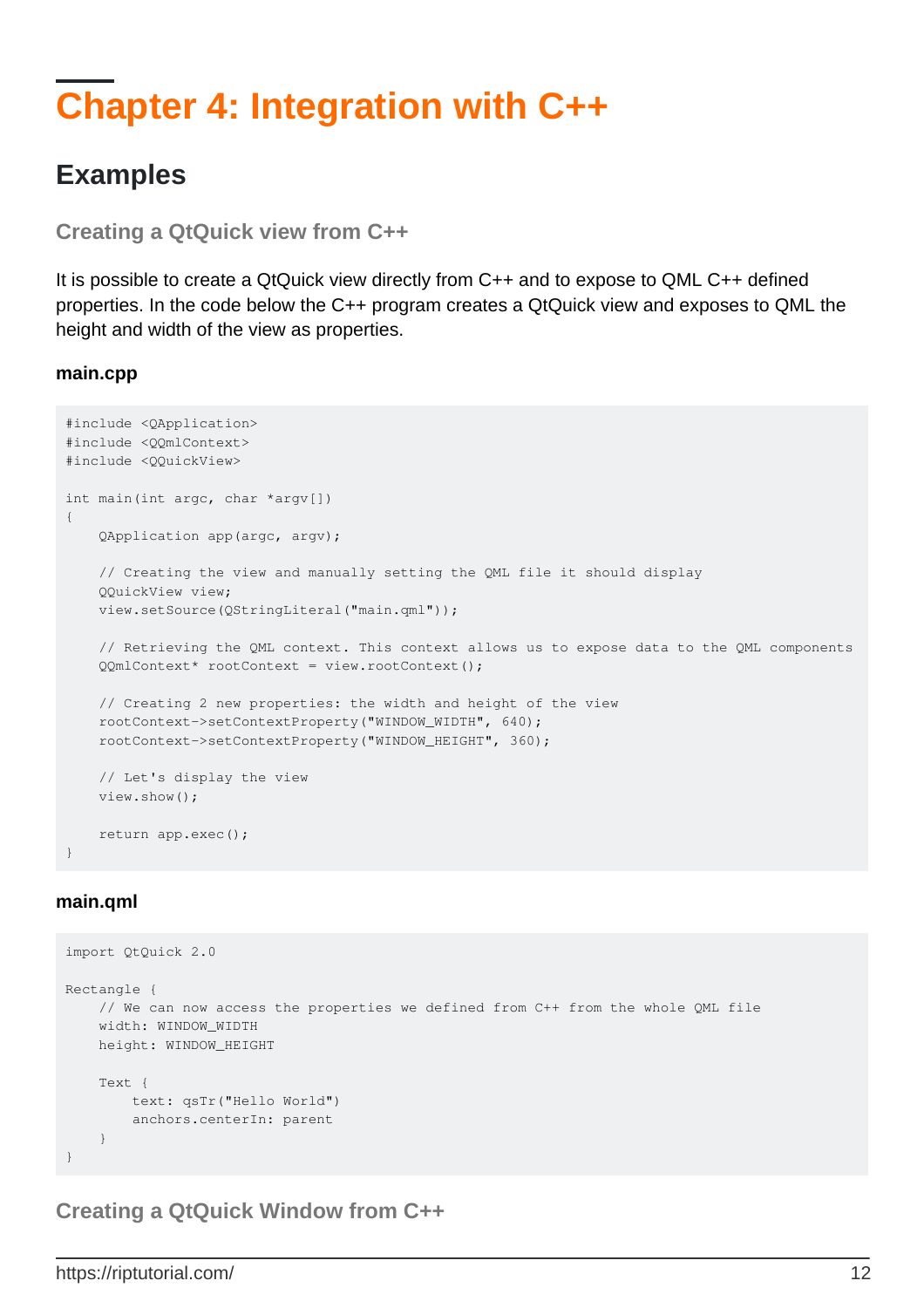As of Qt 5.1 and later you can use QQmlApplicationEngine instead of QQuickView to load and render a QML script.

With QQmlApplicationEngine you do need to use a QML Window type as your root element.

You can obtain the root context from the engine where you can then add global properties to the context which can be access by the engine when processing QML scripts.

#### **main.cpp**

```
#include <QGuiApplication>
#include <QQmlApplicationEngine>
#include <QQmlContext>
int main(int argc, char *argv[])
{
     QGuiApplication app(argc, argv);
     QQmlApplicationEngine engine;
   QQmlContext* rootContext = engine.rootContext();
     rootContext->setContextProperty("WINDOW_WIDTH", 640);
     rootContext->setContextProperty("WINDOW_HEIGHT", 360);
    engine.load(QUrl(QStringLiteral("qrc:/main.qml")));
    return app.exec();
}
```
#### **main.qml**

```
import QtQuick 2.5
import QtQuick.Window 2.2
Window { // Must be this type to be loaded by QQmlApplicationEngine.
    visible: true
    width: WINDOW_WIDTH //Accessing global context declared in C++
    height: WINDOW_HEIGHT //Accessing global context declared in C++
    title: qsTr("Hello World")
     Component.onCompleted: {
        // We can access global context from within JavaScript too.
        console.debug( "Width: " + WINDOW_WIDTH )
        console.debug( "Height: " + WINDOW_HEIGHT )
     }
     MouseArea {
       anchors.fill: parent
        onClicked: {
            Qt.quit();
         }
     }
     Text {
        text: qsTr("Hello World")
        anchors.centerIn: parent
     }
}
```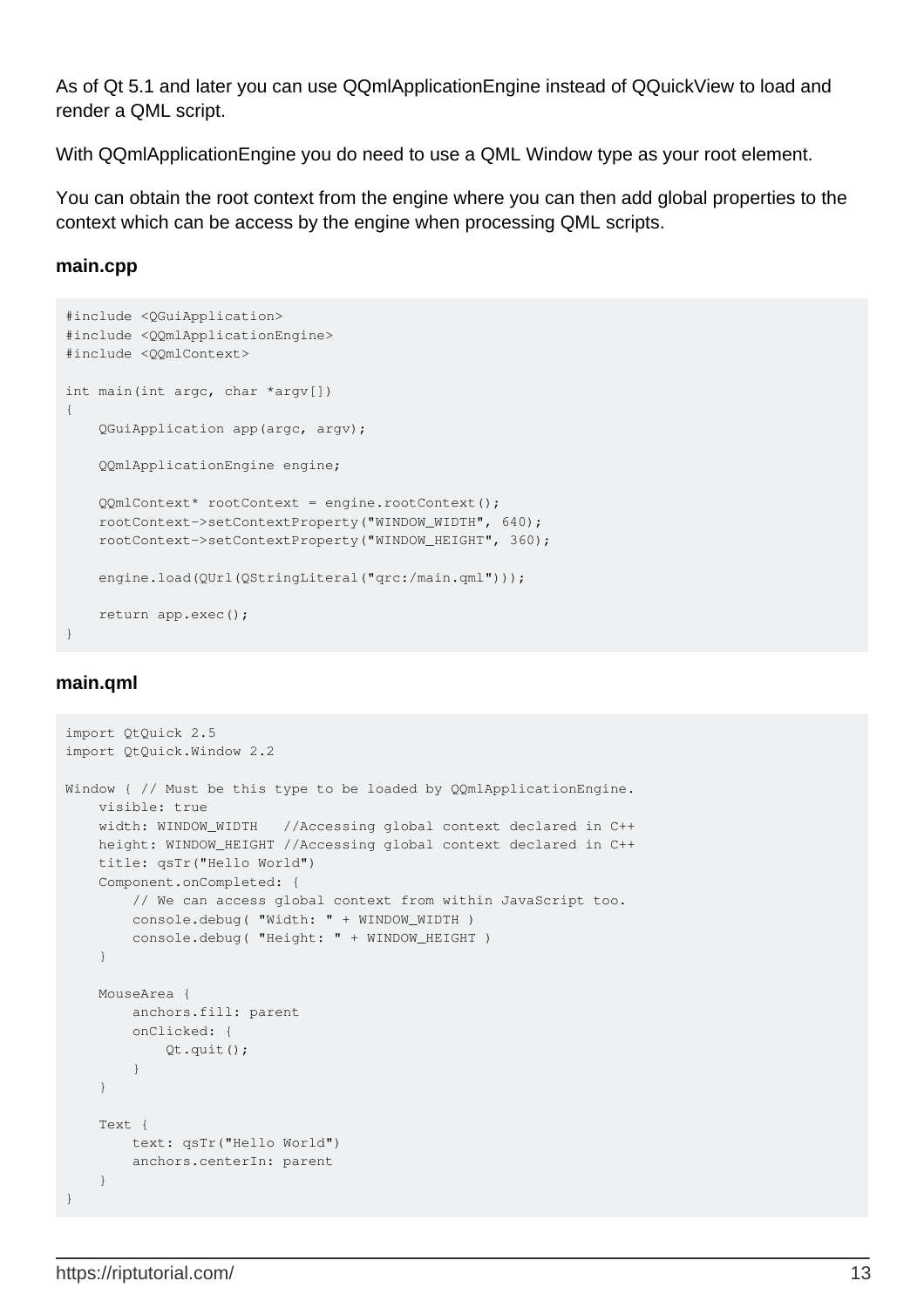#### <span id="page-15-0"></span>**Creating a simple model for TreeView**

Since Qt 5.5 we have a new wonderful [TreeView,](http://doc.qt.io/qt-5/qml-qtquick-controls-treeview.html) a control we've all been waiting for. A [TreeView](http://doc.qt.io/qt-5/qml-qtquick-controls-treeview.html) implements a tree representation of items from a model. In general it looks like other QML views - [ListView](http://doc.qt.io/qt-5/qml-qtquick-listview.html) or [TableView](http://doc.qt.io/qt-5/qml-qtquick-controls-tableview.html). But data structure of TreeView is more complex.

A data in [ListView](http://doc.qt.io/qt-5/qml-qtquick-listview.html) or [TableView](http://doc.qt.io/qt-5/qml-qtquick-controls-tableview.html) is represented by one-dimensional array of nodes. In [TreeView](http://doc.qt.io/qt-5/qml-qtquick-controls-treeview.html) each node can contain its own array of nodes. Therefore, unlike the others views in [TreeView](http://doc.qt.io/qt-5/qml-qtquick-controls-treeview.html) to get specified node we must know parent node, not only row or column of element.

Another major difference is that [TreeView](http://doc.qt.io/qt-5/qml-qtquick-controls-treeview.html) doesn't support [ListModel](http://doc.qt.io/qt-5/qml-qtqml-models-listmodel.html). To provide a data we must subclass [QAbstractItemModel](http://doc.qt.io/qt-5/qabstractitemmodel.html). In Qt there are ready to use model classes like [QFileSystemModel](http://doc.qt.io/qt-5/qfilesystemmodel.html) which provides access to local file system, or [QSqlTableModel](http://doc.qt.io/qt-5/qsqltablemodel.html) which provides access to a data base.

In following example we will create such model derived from **QAbstractItemModel**. But to make the example more realistic I suggest to make the model like [ListModel](http://doc.qt.io/qt-5/qml-qtqml-models-listmodel.html) but specified for trees so we can add nodes from QML. It's necessary to clarify that model itself doesn't contain any data but only provide access to it. So providing and organization of data is entirely our responsibility.

Since model data is organized in a tree the simplest node structure is seen as follows, in pseudo code:

```
Node {
    var data;
    Node parent;
    list<Node> children;
}
```
In  $C++$  the node declaration should be as following:

```
class MyTreeNode : public QObject
{
    Q_OBJECT
public:
    Q_PROPERTY(QQmlListProperty<MyTreeNode> nodes READ nodes)
     Q_CLASSINFO("DefaultProperty", "nodes")
    MyTreeNode(QObject *parent = Q_NULLPTR);
    void setParentNode(MyTreeNode *parent);
     Q_INVOKABLE MyTreeNode *parentNode() const;
   bool insertNode(MyTreeNode *node, int pos = (-1));
    QQmlListProperty<MyTreeNode> nodes();
    MyTreeNode *childNode(int index) const;
    void clear();
     Q_INVOKABLE int pos() const;
     Q_INVOKABLE int count() const;
private:
     QList<MyTreeNode *> m_nodes;
     MyTreeNode *m_parentNode;
```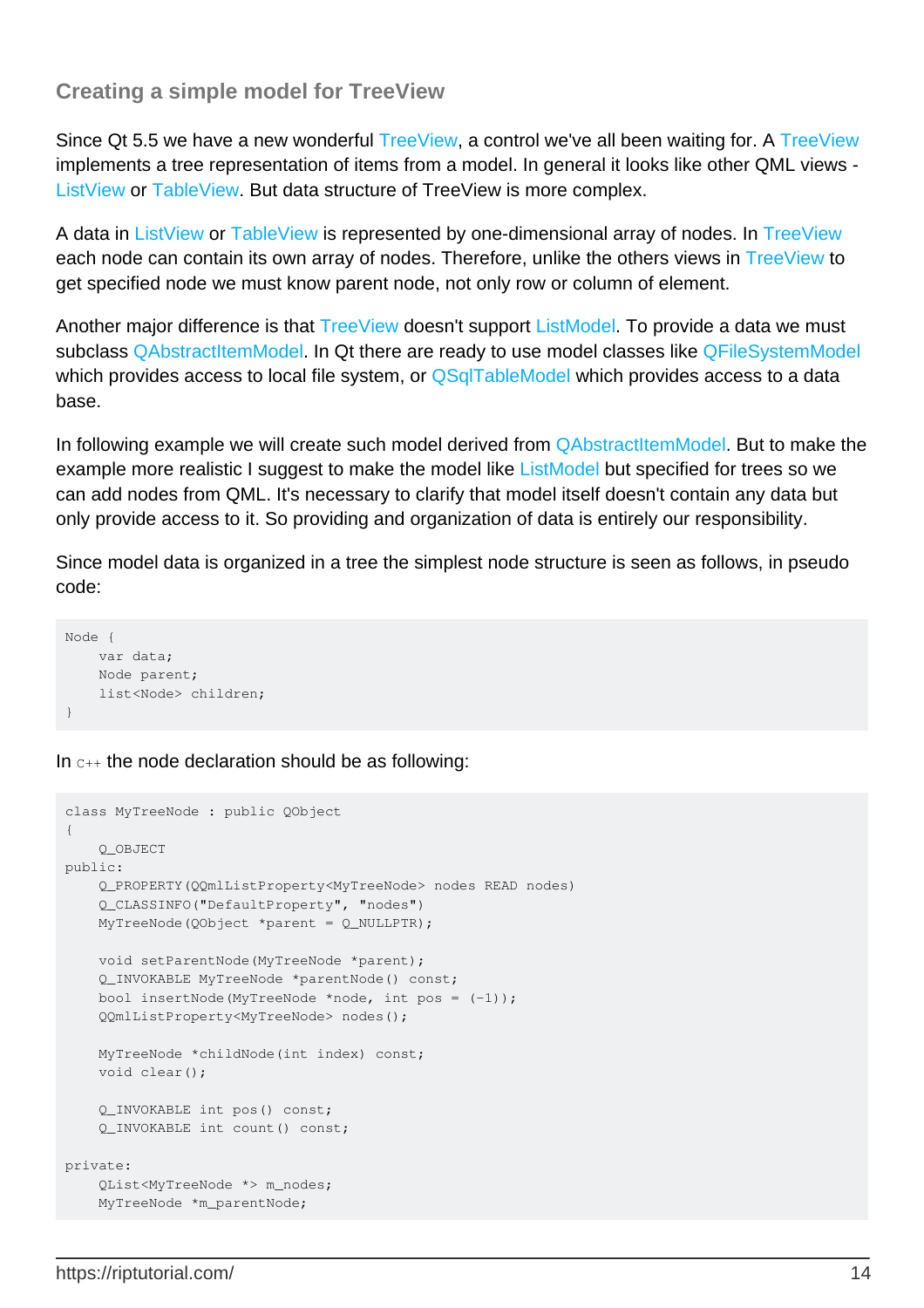We derive our class from [QObject](http://doc.qt.io/qt-5/qobject.html) to be able to create a node in  $QML$ . All the children nodes will be added to nodes property so next 2 part of code are the same:

```
TreeNode {
    nodes:[
         TreeNode {}
         TreeNode {}
     ]
}
TreeNode {
     TreeNode {}
     TreeNode {}
}
```
See [this](http://doc.qt.io/qt-5/qtqml-cppintegration-definetypes.html#specifying-default-properties-for-qml-object-types) acticle to know more about default property.

#### **Node class implementation:**

```
MyTreeNode::MyTreeNode(QObject *parent) :
       QObject(parent),
       m_parentNode(nullptr) {}
void MyTreeNode::setParentNode(MyTreeNode *parent)
{
       m_parentNode = parent;
}
MyTreeNode *MyTreeNode::parentNode() const
{
       return m_parentNode;
}
QQmlListProperty<MyTreeNode> MyTreeNode::nodes()
{
       QQmlListProperty<MyTreeNode> list(this,
\mathfrak{0},\mathfrak{0},\mathfrak{0},\mathfrak{0},\mathfrak{0},\mathfrak{0},\mathfrak{0},\mathfrak{0},\mathfrak{0},\mathfrak{0},\mathfrak{0},\mathfrak{0},\mathfrak{0},\mathfrak{0},\mathfrak{0},\mathfrak{0},\mathfrak{0},\mathfrak{0},\mathfrak{0},\mathfrak{0},\mathfrak{0},\mathfrak{0},\mathfrak{0},\mathfrak{0},\mathfrak{0},\mathfrak{0},\mathfrak{0},\mathfrak{0},\mathfrak{0},\mathfrak{0},\mathfrak{0},\mathfr &append_element,
                                                               &count_element,
                                                               &at_element,
                                                               &clear_element);
       return list;
}
MyTreeNode *MyTreeNode::childNode(int index) const
{
      if(intex < 0 || index >= m nodes.length()) return nullptr;
       return m_nodes.at(index);
}
void MyTreeNode::clear()
{
       qDeleteAll(m_nodes);
       m_nodes.clear();
}
```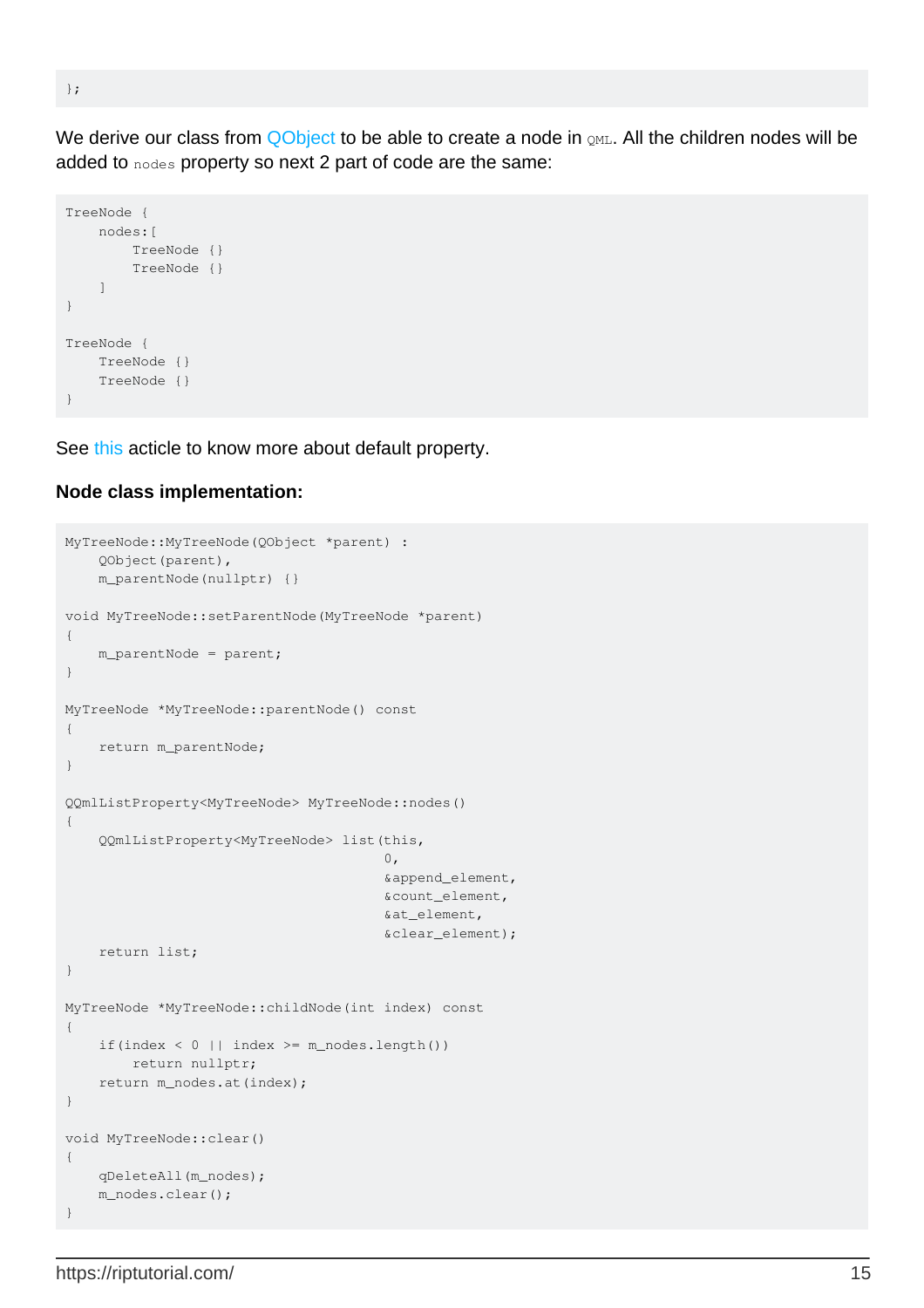```
bool MyTreeNode::insertNode(MyTreeNode *node, int pos)
{
      if(pos > m_nodes.count())
          return false;
      if(pos < 0)
          pos = m_nodes.count();
     m_nodes.insert(pos, node);
     return true;
}
int MyTreeNode::pos() const
{
     MyTreeNode *parent = parentNode();
     if(parent)
          return parent->m_nodes.indexOf(const_cast<MyTreeNode *>(this));
     return 0;
}
int MyTreeNode::count() const
{
     return m_nodes.size();
}
MyTreeNode *MyTreeModel::getNodeByIndex(const QModelIndex &index)
{
      if(!index.isValid())
          return nullptr;
     return static_cast<MyTreeNode *>(index.internalPointer());
}
QModelIndex MyTreeModel::getIndexByNode(MyTreeNode *node)
{
      QVector<int> positions;
      QModelIndex result;
      if(node) {
           do
\left\{ \begin{array}{cc} 0 & 0 & 0 \\ 0 & 0 & 0 \\ 0 & 0 & 0 \\ 0 & 0 & 0 \\ 0 & 0 & 0 \\ 0 & 0 & 0 \\ 0 & 0 & 0 \\ 0 & 0 & 0 \\ 0 & 0 & 0 \\ 0 & 0 & 0 \\ 0 & 0 & 0 \\ 0 & 0 & 0 \\ 0 & 0 & 0 & 0 \\ 0 & 0 & 0 & 0 \\ 0 & 0 & 0 & 0 \\ 0 & 0 & 0 & 0 & 0 \\ 0 & 0 & 0 & 0 & 0 \\ 0 & 0 & 0 & 0 & 0 \\ 0 & 0 & 0 & 0 & 0 \\ 0 & 0int pos = node->pos();
                positions.append(pos);
                node = node->parentNode();
           } while(node != nullptr);
          for (int i = positions.size() - 2; i >= 0; i--)
           {
                result = index(positions[i], 0, result);
 }
      }
      return result;
}
bool MyTreeModel::insertNode(MyTreeNode *childNode, const QModelIndex &parent, int pos)
{
      MyTreeNode *parentElement = getNode(parent);
      if(pos >= parentElement->count())
          return false;
     if(pos \leq 0)
          pos = parentElement->count();
     childNode->setParentNode(parentElement);
```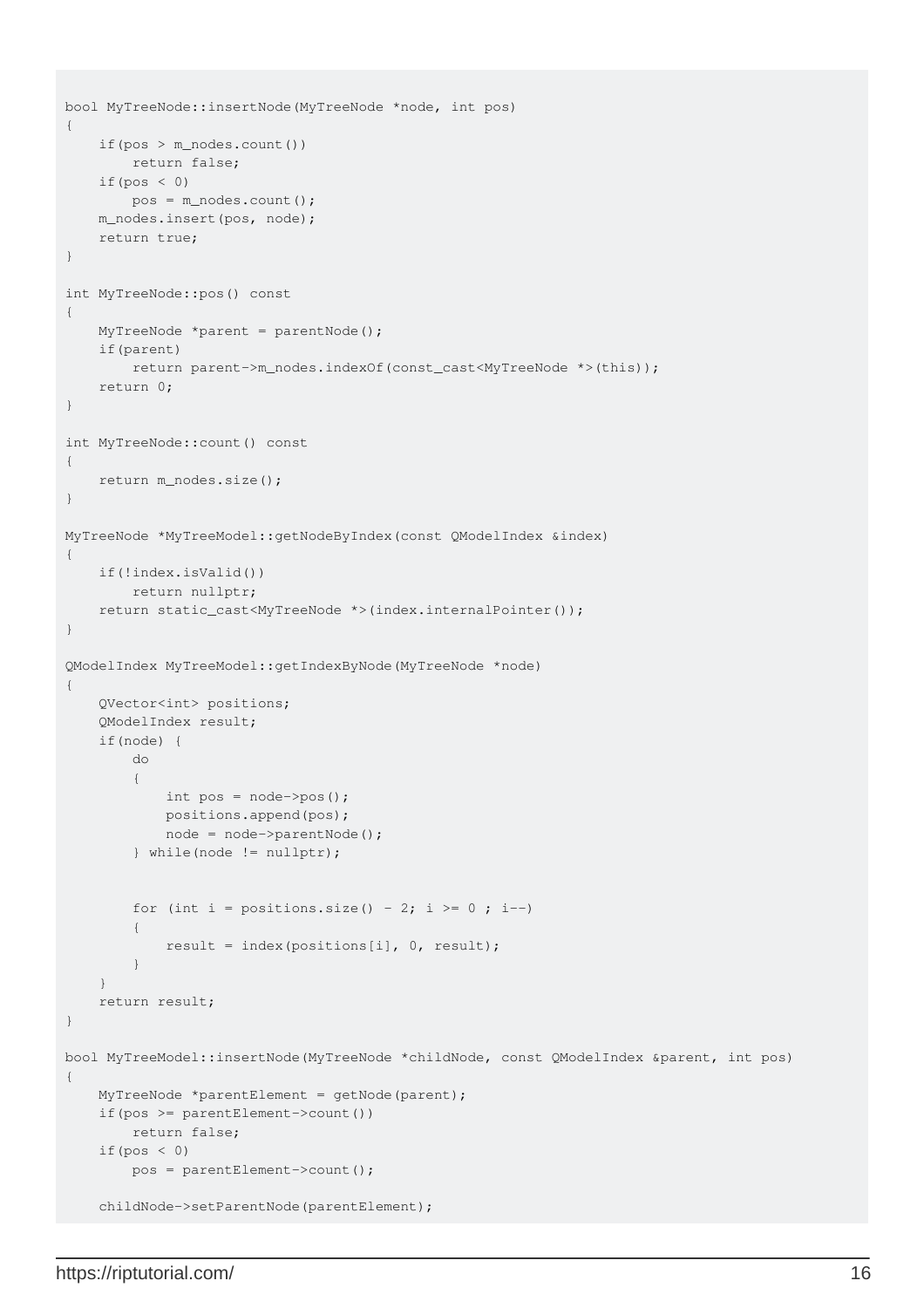```
 beginInsertRows(parent, pos, pos);
     bool retValue = parentElement->insertNode(childNode, pos);
     endInsertRows();
     return retValue;
}
MyTreeNode *MyTreeModel::getNode(const QModelIndex &index) const
{
     if(index.isValid())
         return static_cast<MyTreeNode *>(index.internalPointer());
     return m_rootNode;
}
```
#### To expose list-like property to QML through [QQmlListProperty](http://doc.qt.io/qt-5/qqmllistproperty.html) we need next 4 function:

```
void append_element(QQmlListProperty<MyTreeNode> *property, MyTreeNode *value)
{
    MyTreeNode *parent = (qobject_cast<MyTreeNode *>(property->object));
    value->setParentNode(parent);
    parent->insertNode(value, -1);
}
int count_element(QQmlListProperty<MyTreeNode> *property)
{
    MyTreeNode *parent = (qobject_cast<MyTreeNode *>(property->object));
     return parent->count();
}
MyTreeNode *at_element(QQmlListProperty<MyTreeNode> *property, int index)
{
     MyTreeNode *parent = (qobject_cast<MyTreeNode *>(property->object));
    if(intex < 0 || index >= parent-&gt;count()) return nullptr;
    return parent->childNode(index);
}
void clear_element(QQmlListProperty<MyTreeNode> *property)
{
     MyTreeNode *parent = (qobject_cast<MyTreeNode *>(property->object));
     parent->clear();
}
```
#### Now let's declare the model class:

```
class MyTreeModel : public QAbstractItemModel
{
    Q_OBJECT
public:
     Q_PROPERTY(QQmlListProperty<MyTreeNode> nodes READ nodes)
     Q_PROPERTY(QVariantList roles READ roles WRITE setRoles NOTIFY rolesChanged)
     Q_CLASSINFO("DefaultProperty", "nodes")
     MyTreeModel(QObject *parent = Q_NULLPTR);
     ~MyTreeModel();
     QHash<int, QByteArray> roleNames() const Q_DECL_OVERRIDE;
     QVariant data(const QModelIndex &index, int role) const Q_DECL_OVERRIDE;
     Qt::ItemFlags flags(const QModelIndex &index) const Q_DECL_OVERRIDE;
     QModelIndex index(int row, int column, const QModelIndex &parent = QModelIndex()) const
```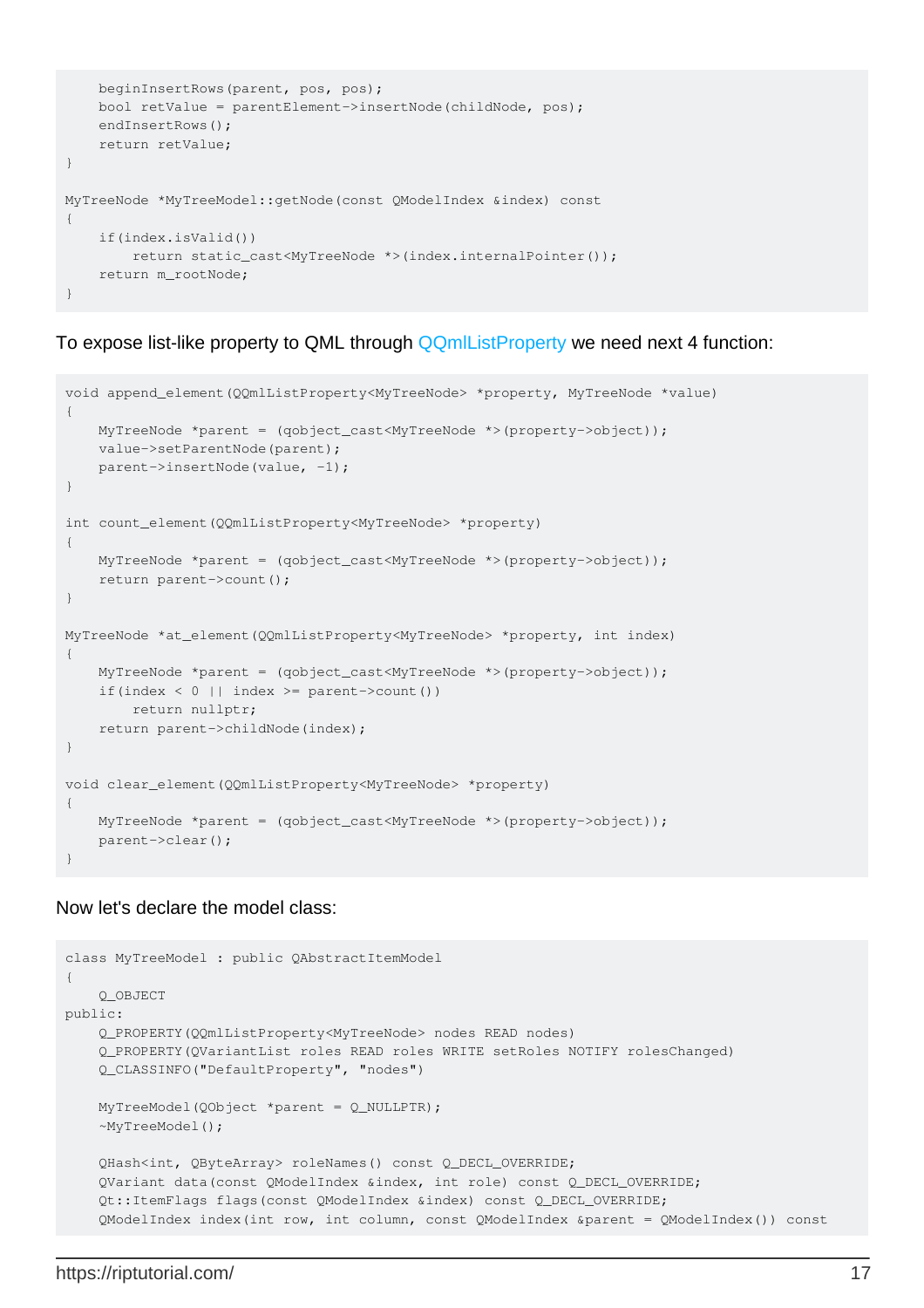```
Q_DECL_OVERRIDE;
     QModelIndex parent(const QModelIndex &index) const Q_DECL_OVERRIDE;
     int rowCount(const QModelIndex &parent = QModelIndex()) const Q_DECL_OVERRIDE;
    int columnCount(const QModelIndex &parent = QModelIndex()) const Q_DECL_OVERRIDE;
     QQmlListProperty<MyTreeNode> nodes();
     QVariantList roles() const;
    void setRoles(const QVariantList &roles);
    Q_INVOKABLE MyTreeNode * getNodeByIndex(const QModelIndex &index);
     Q_INVOKABLE QModelIndex getIndexByNode(MyTreeNode *node);
     Q_INVOKABLE bool insertNode(MyTreeNode *childNode, const QModelIndex &parent =
QModelIndex(), int pos = (-1));
protected:
    MyTreeNode *getNode(const QModelIndex &index) const;
private:
     MyTreeNode *m_rootNode;
     QHash<int, QByteArray> m_roles;
signals:
    void rolesChanged();
};
```
Since we derived out model class from abstract [QAbstractItemModel](http://doc.qt.io/qt-5/qabstractitemmodel.html) we must redefine next function: [data\(\)](http://doc.qt.io/qt-5/qabstractitemmodel.html#data), [flags\(\)](http://doc.qt.io/qt-5/qabstractitemmodel.html#flags), [index\(\)](http://doc.qt.io/qt-5/qabstractitemmodel.html#index), [parent\(\)](http://doc.qt.io/qt-5/qabstractitemmodel.html#parent), [columnCount\(\)](http://doc.qt.io/qt-5/qabstractitemmodel.html#columnCount) and [rowCount\(\)](http://doc.qt.io/qt-5/qabstractitemmodel.html#rowCount). In order our model could work with QML we define [roleNames\(\).](http://doc.qt.io/qt-5/qabstractitemmodel.html#roleNames) Also, as well as in node class we define default property to be able to add nodes to the model in  $QML$ . roles property will hold a list of role names.

#### **The implementation:**

```
MyTreeModel::MyTreeModel(QObject *parent) :
    QAbstractItemModel(parent)
{
    m_rootNode = new MyTreeNode(nullptr);
}
MyTreeModel::~MyTreeModel()
{
     delete m_rootNode;
}
QHash<int, QByteArray> MyTreeModel::roleNames() const
{
     return m_roles;
}
QVariant MyTreeModel::data(const QModelIndex &index, int role) const
{
     if (!index.isValid())
        return QVariant();
     MyTreeNode *item = static_cast<MyTreeNode*>(index.internalPointer());
     QByteArray roleName = m_roles[role];
    QVariant name = item->property(roleName.data());
     return name;
}
Qt::ItemFlags MyTreeModel::flags(const QModelIndex &index) const
```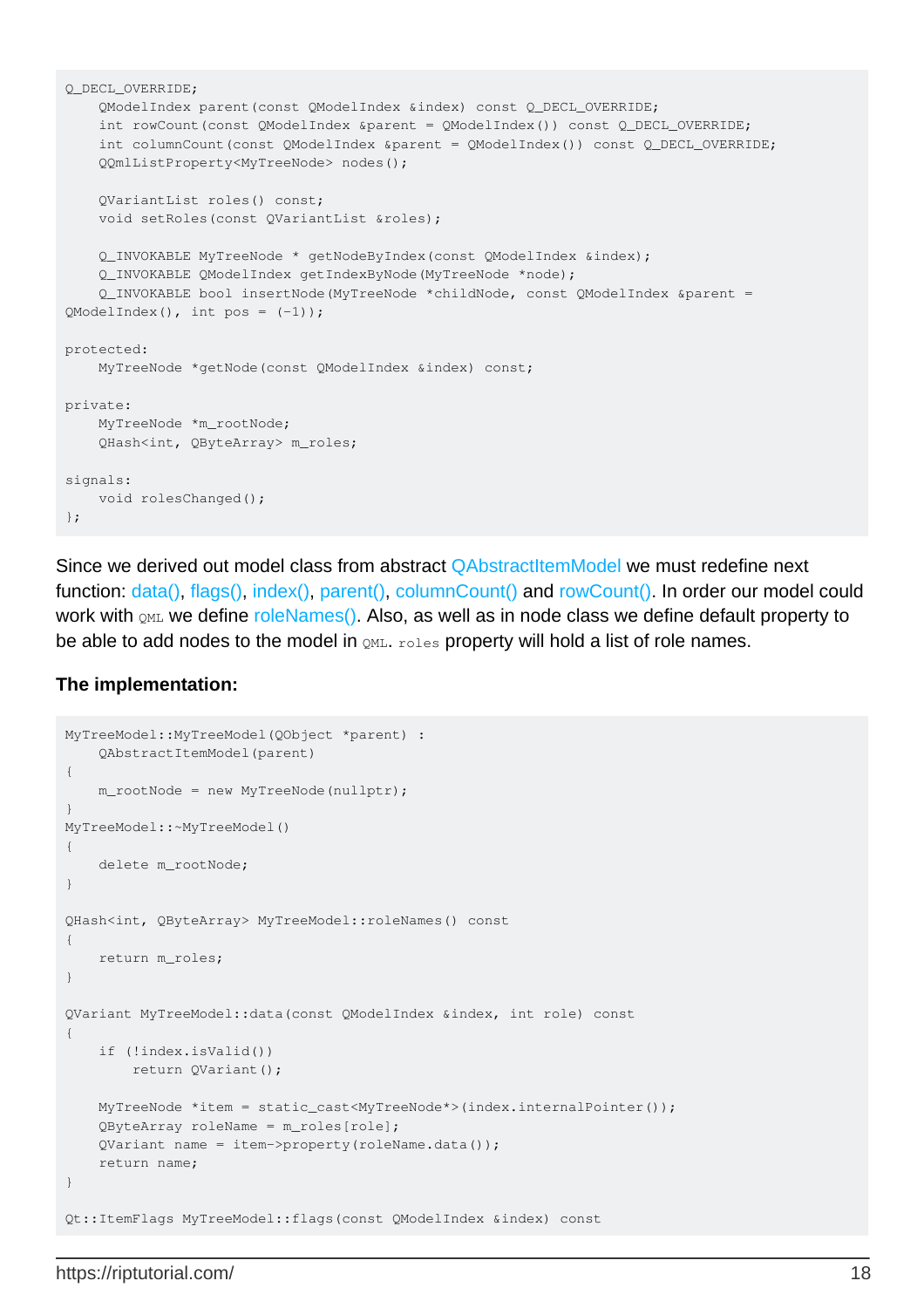```
{
     if (!index.isValid())
        return 0;
     return QAbstractItemModel::flags(index);
}
QModelIndex MyTreeModel::index(int row, int column, const QModelIndex &parent) const
{
     if (!hasIndex(row, column, parent))
        return QModelIndex();
    MyTreeNode *parentItem = getNode(parent);
     MyTreeNode *childItem = parentItem->childNode(row);
     if (childItem)
         return createIndex(row, column, childItem);
     else
        return QModelIndex();
}
QModelIndex MyTreeModel::parent(const QModelIndex &index) const
{
     if (!index.isValid())
        return QModelIndex();
    MyTreeNode *childItem = static_cast<MyTreeNode*>(index.internalPointer());
    MyTreeNode *parentItem = static_cast<MyTreeNode *>(childItem->parentNode());
     if (parentItem == m_rootNode)
         return QModelIndex();
     return createIndex(parentItem->pos(), 0, parentItem);
}
int MyTreeModel::rowCount(const QModelIndex &parent) const
{
     if (parent.column() > 0)
        return 0;
    MyTreeNode *parentItem = getNode(parent);
     return parentItem->count();
}
int MyTreeModel::columnCount(const QModelIndex &parent) const
{
     Q_UNUSED(parent);
     return 1;
}
QQmlListProperty<MyTreeNode> MyTreeModel::nodes()
{
     return m_rootNode->nodes();
}
QVariantList MyTreeModel::roles() const
{
     QVariantList list;
     QHashIterator<int, QByteArray> i(m_roles);
     while (i.hasNext()) {
         i.next();
         list.append(i.value());
     }
```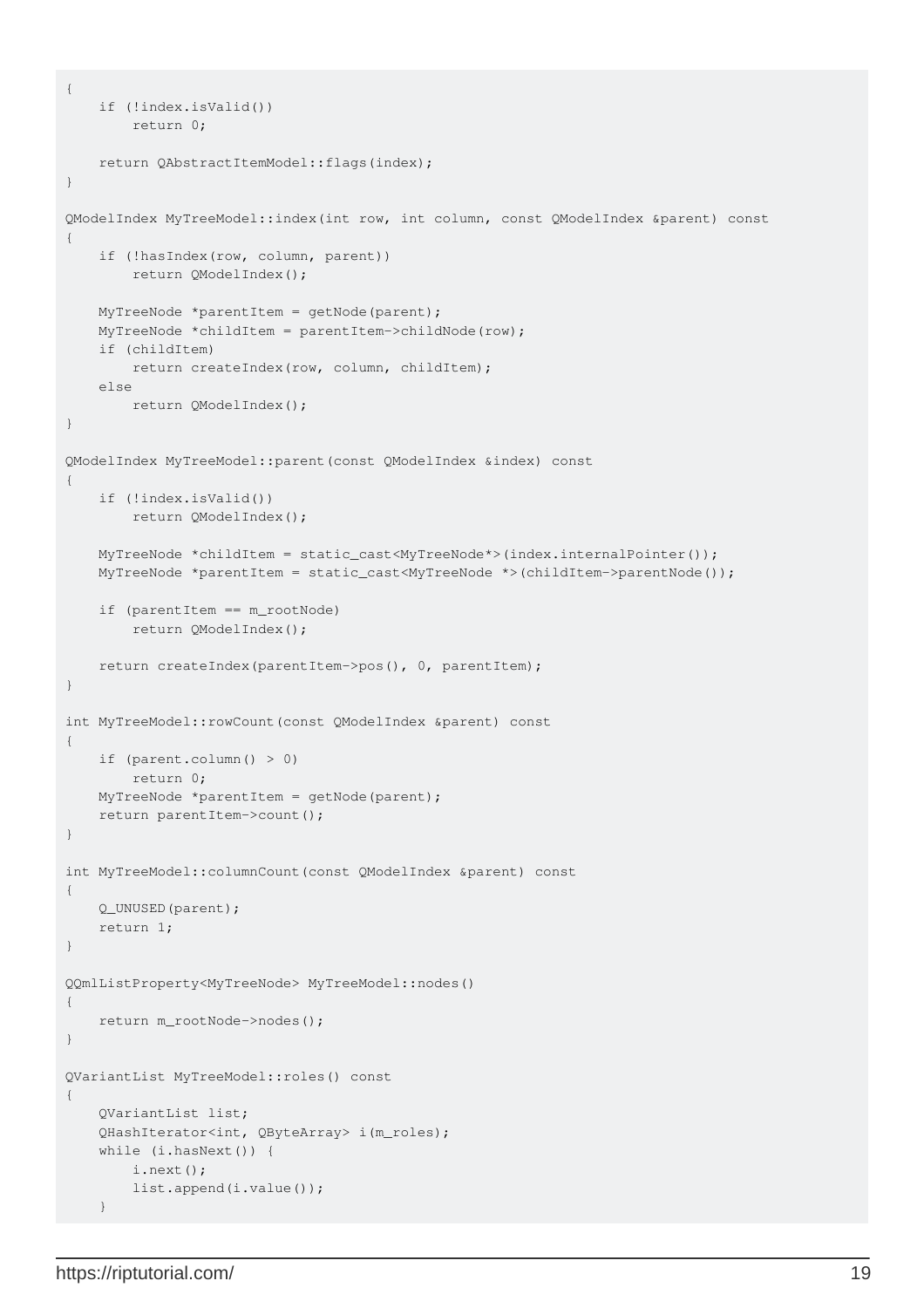```
 return list;
}
void MyTreeModel::setRoles(const QVariantList &roles)
{
     static int nextRole = Qt::UserRole + 1;
      foreach(auto role, roles) {
          m_roles.insert(nextRole, role.toByteArray());
          nextRole ++;
      }
}
MyTreeNode *MyTreeModel::getNodeByIndex(const QModelIndex &index)
{
      if(!index.isValid())
          return nullptr;
      return static_cast<MyTreeNode *>(index.internalPointer());
}
QModelIndex MyTreeModel::getIndexByNode(MyTreeNode *node)
{
      QVector<int> positions;
      QModelIndex result;
      if(node) {
           do
\left\{ \begin{array}{cc} 0 & 0 & 0 \\ 0 & 0 & 0 \\ 0 & 0 & 0 \\ 0 & 0 & 0 \\ 0 & 0 & 0 \\ 0 & 0 & 0 \\ 0 & 0 & 0 \\ 0 & 0 & 0 \\ 0 & 0 & 0 \\ 0 & 0 & 0 \\ 0 & 0 & 0 \\ 0 & 0 & 0 & 0 \\ 0 & 0 & 0 & 0 \\ 0 & 0 & 0 & 0 \\ 0 & 0 & 0 & 0 & 0 \\ 0 & 0 & 0 & 0 & 0 \\ 0 & 0 & 0 & 0 & 0 \\ 0 & 0 & 0 & 0 & 0 \\ 0 & 0 & 0 & 0 & 0int pos = node->pos();
                positions.append(pos);
                node = node->parentNode();
           } while(node != nullptr);
          for (int i = positions.size() - 2; i >= 0; i--)
           {
               result = index(positions[i], 0, result);
 }
      }
     return result;
}
bool MyTreeModel::insertNode(MyTreeNode *childNode, const QModelIndex &parent, int pos)
{
     MyTreeNode *parentElement = getNode(parent);
      if(pos >= parentElement->count())
          return false;
      if(pos < 0)
          pos = parentElement->count();
     childNode->setParentNode(parentElement);
     beginInsertRows(parent, pos, pos);
     bool retValue = parentElement->insertNode(childNode, pos);
    endInsertRows();
     return retValue;
}
MyTreeNode *MyTreeModel::getNode(const QModelIndex &index) const
{
      if(index.isValid())
           return static_cast<MyTreeNode *>(index.internalPointer());
```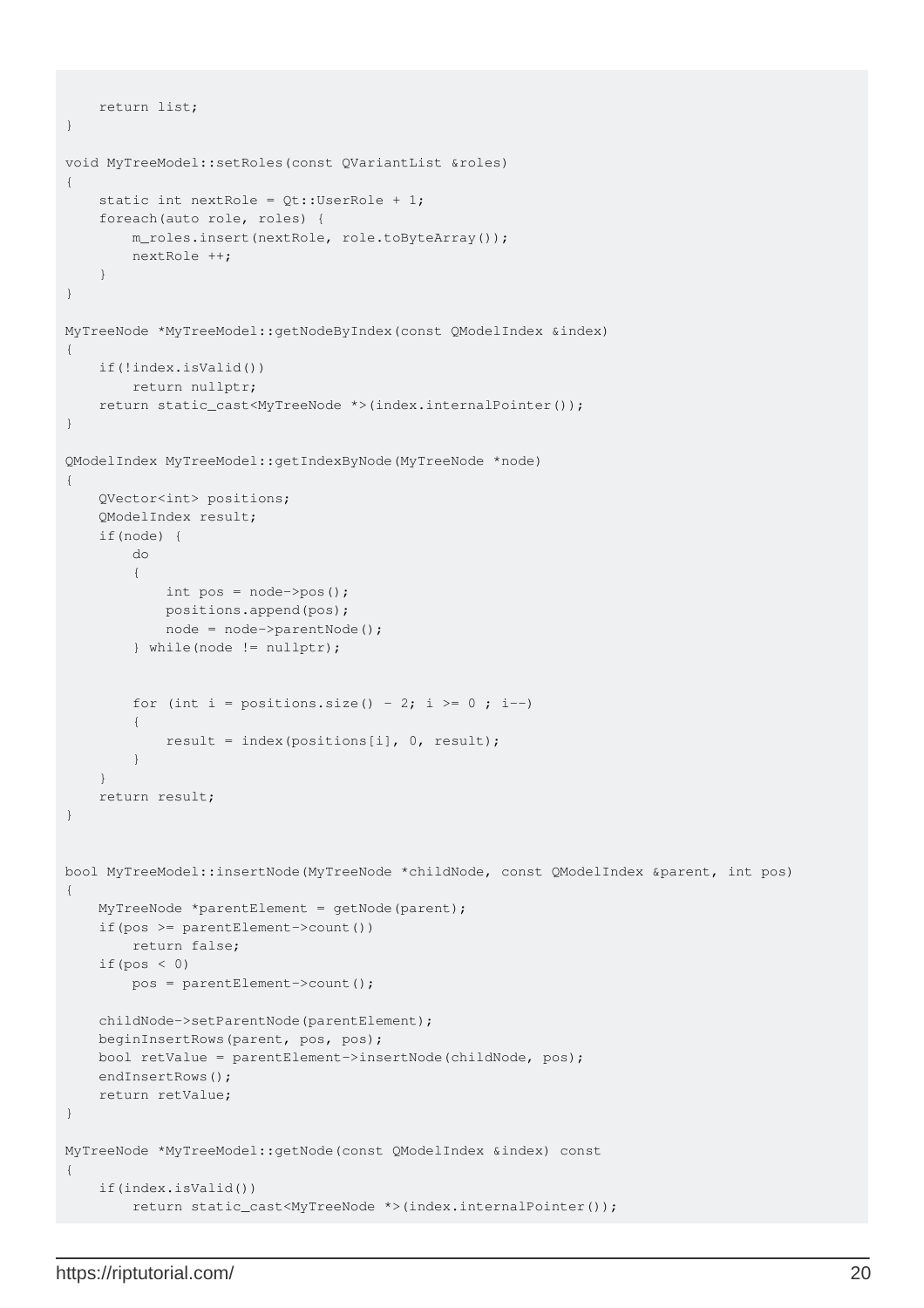}

In general, this code it's not much different from the standard implementation, for example [Simple](http://doc.qt.io/qt-5/qtwidgets-itemviews-simpletreemodel-example.html) [tree example](http://doc.qt.io/qt-5/qtwidgets-itemviews-simpletreemodel-example.html)

Instead of defining roles in  $C++$  we provide a way to do that from  $QML$ . [TreeView](http://doc.qt.io/qt-5/qml-qtquick-controls-treeview.html) events and methods basically work with **QModelIndex.** I personally don't see much sense to pass that to qml as the only thing you can do with it is to pass it back to the model.

Anyway, our class provides a way to convert index to node and vice versa. To be able to use our classes in QML we need to register it:

```
qmlRegisterType<MyTreeModel>("qt.test", 1, 0, "TreeModel");
qmlRegisterType<MyTreeNode>("qt.test", 1, 0, "TreeElement");
```
And finelly, en example of how we can use our model with TreeView in  $QML$ :

```
import QtQuick 2.7
import QtQuick.Window 2.2
import QtQuick.Dialogs 1.2
import qt.test 1.0
Window {
    visible: true
    width: 800
    height: 800
    title: qsTr("Tree example")
    Component {
        id: fakePlace
        TreeElement {
            property string name: getFakePlaceName()
            property string population: getFakePopulation()
            property string type: "Fake place"
             function getFakePlaceName() {
               var rez = " ";
                for(var i = 0; i < Math.round(3 + Math.random() * 7); i ++) {
                     rez += String.fromCharCode(97 + Math.round(Math.random() * 25));
 }
                return rez.charAt(0).toUpperCase() + rez.slice(1);
 }
             function getFakePopulation() {
               var num = Math.round(Math.random() * 100000000);
                num = num.toString().split("").reverse().join("");
               num = num.replace(/(\d{3})/g, '$1,');
               num = num.split("").reverse().join("");
               return num[0] === ', ' ? num.slice(1) : num;
 }
         }
     }
    TreeModel {
        id: treemodel
        roles: ["name","population"]
```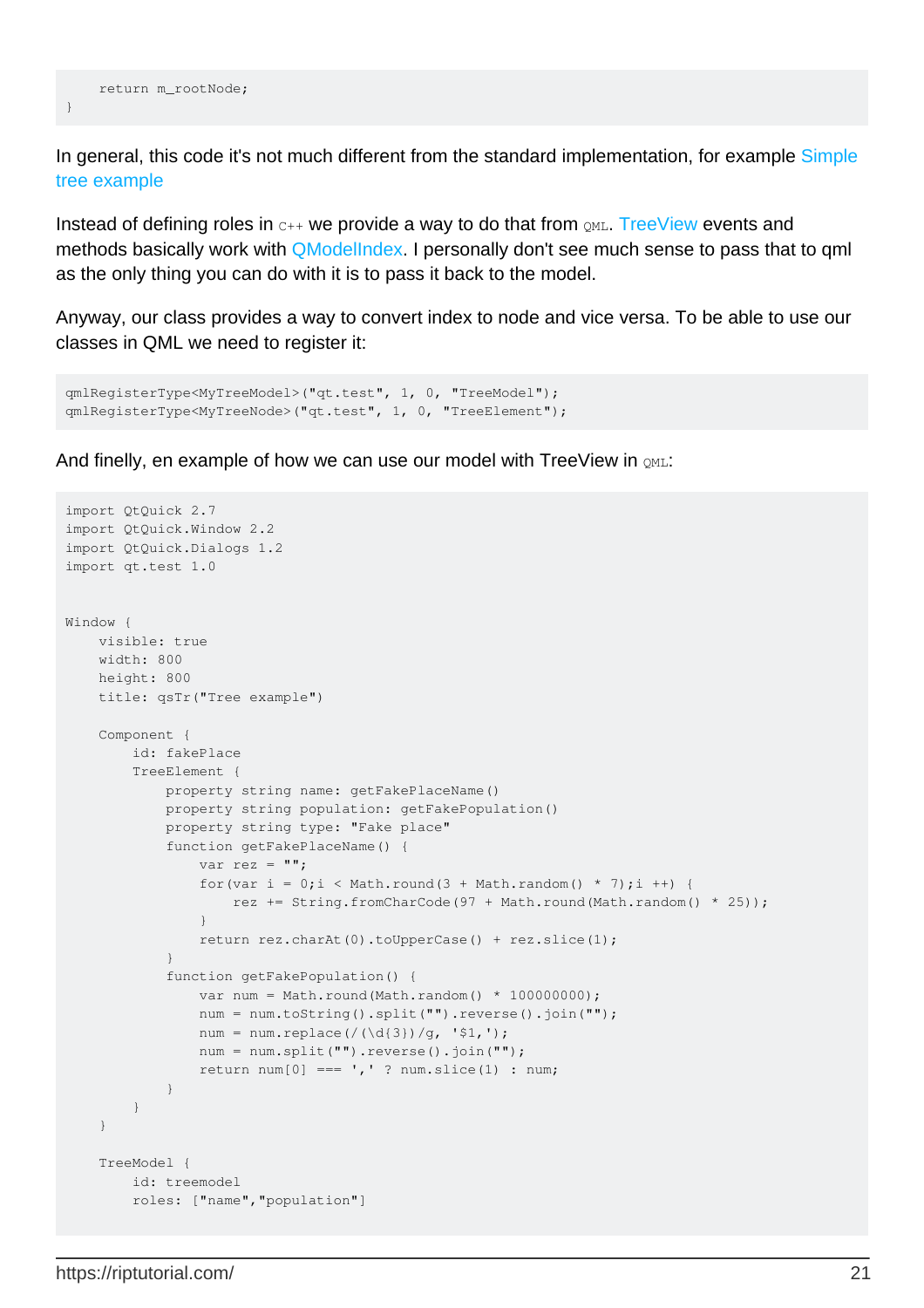```
 TreeElement {
             property string name: "Asia"
             property string population: "4,164,252,000"
            property string type: "Continent"
             TreeElement {
                 property string name: "China";
                 property string population: "1,343,239,923"
                 property string type: "Country"
                 TreeElement { property string name: "Shanghai"; property string population:
"20,217,700"; property string type: "City" }
                 TreeElement { property string name: "Beijing"; property string population:
"16,446,900"; property string type: "City" }
                 TreeElement { property string name: "Chongqing"; property string population:
"11,871,200"; property string type: "City" }
 }
             TreeElement {
                property string name: "India";
                 property string population: "1,210,193,422"
                 property string type: "Country"
                 TreeElement { property string name: "Mumbai"; property string population:
"12,478,447"; property string type: "City" }
                 TreeElement { property string name: "Delhi"; property string population:
"11,007,835"; property string type: "City" }
                 TreeElement { property string name: "Bengaluru"; property string population:
"8,425,970"; property string type: "City" }
 }
             TreeElement {
                 property string name: "Indonesia";
                 property string population: "248,645,008"
                 property string type: "Country"
                 TreeElement {property string name: "Jakarta"; property string population:
"9,588,198"; property string type: "City" }
                 TreeElement {property string name: "Surabaya"; property string population:
"2,765,487"; property string type: "City" }
                 TreeElement {property string name: "Bandung"; property string population:
"2,394,873"; property string type: "City" }
 }
         }
         TreeElement { property string name: "Africa"; property string population:
"1,022,234,000"; property string type: "Continent" }
         TreeElement { property string name: "North America"; property string population:
"542,056,000"; property string type: "Continent" }
         TreeElement { property string name: "South America"; property string population:
"392,555,000"; property string type: "Continent" }
        TreeElement { property string name: "Antarctica"; property string population: "4,490";
property string type: "Continent" }
        TreeElement { property string name: "Europe"; property string population:
"738,199,000"; property string type: "Continent" }
         TreeElement { property string name: "Australia"; property string population:
"29,127,000"; property string type: "Continent" }
    }
    TreeView {
        anchors.fill: parent
        model: treemodel
         TableViewColumn {
            title: "Name"
            role: "name"
            width: 200
 }
         TableViewColumn {
```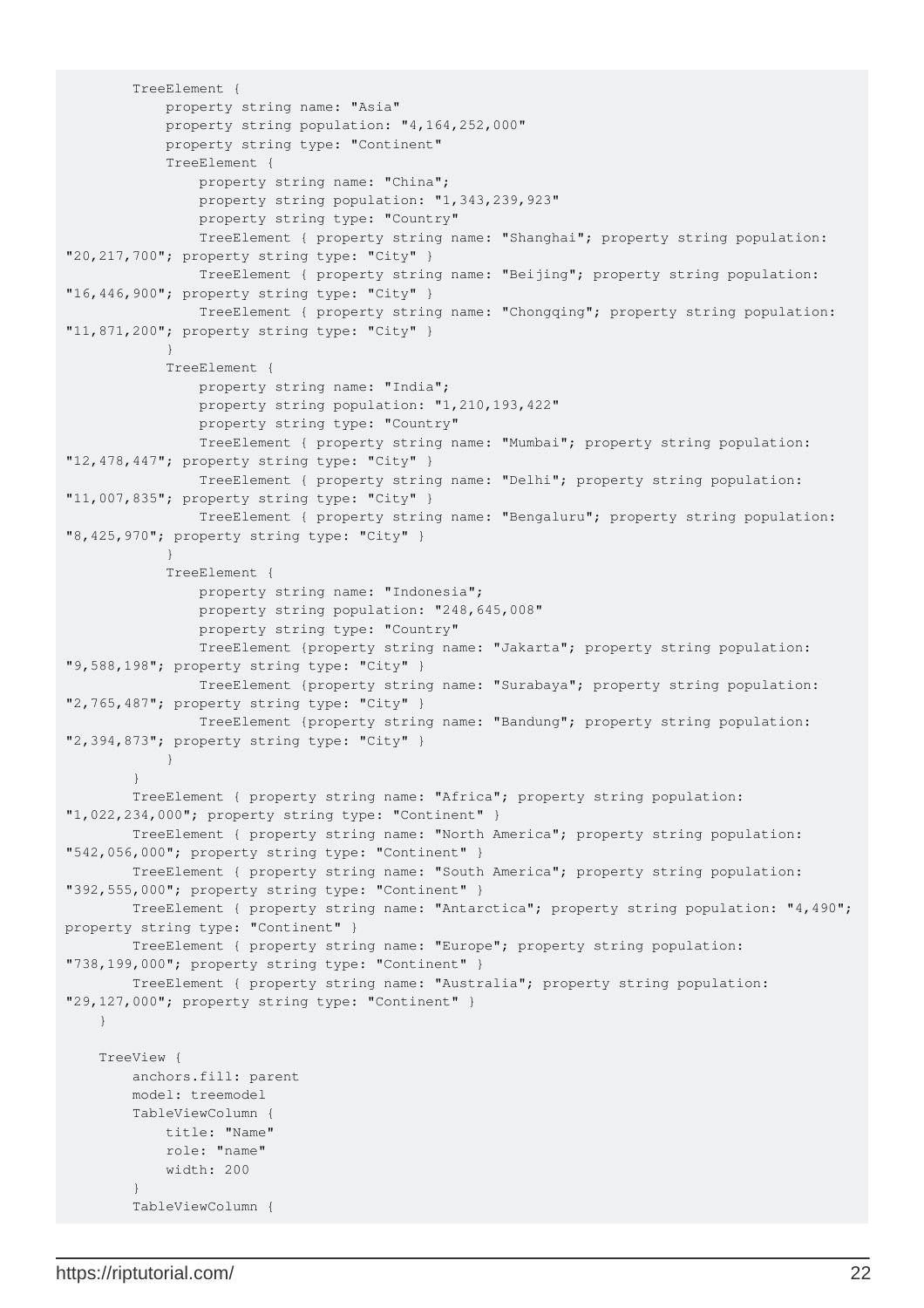```
 title: "Population"
            role: "population"
             width: 200
         }
         onDoubleClicked: {
            var element = fakePlace.createObject(treemodel);
            treemodel.insertNode(element, index, -1);
         }
         onPressAndHold: {
             var element = treemodel.getNodeByIndex(index);
            messageDialog.text = element.type + ": " + element.name + "\nPopulation: " +
element.population;
            messageDialog.open();
        }
    }
    MessageDialog {
         id: messageDialog
          title: "Info"
      }
}
```
Double click for adding a node, press and hold for node info.

Read Integration with C++ online:<https://riptutorial.com/qml/topic/2254/integration-with-cplusplus>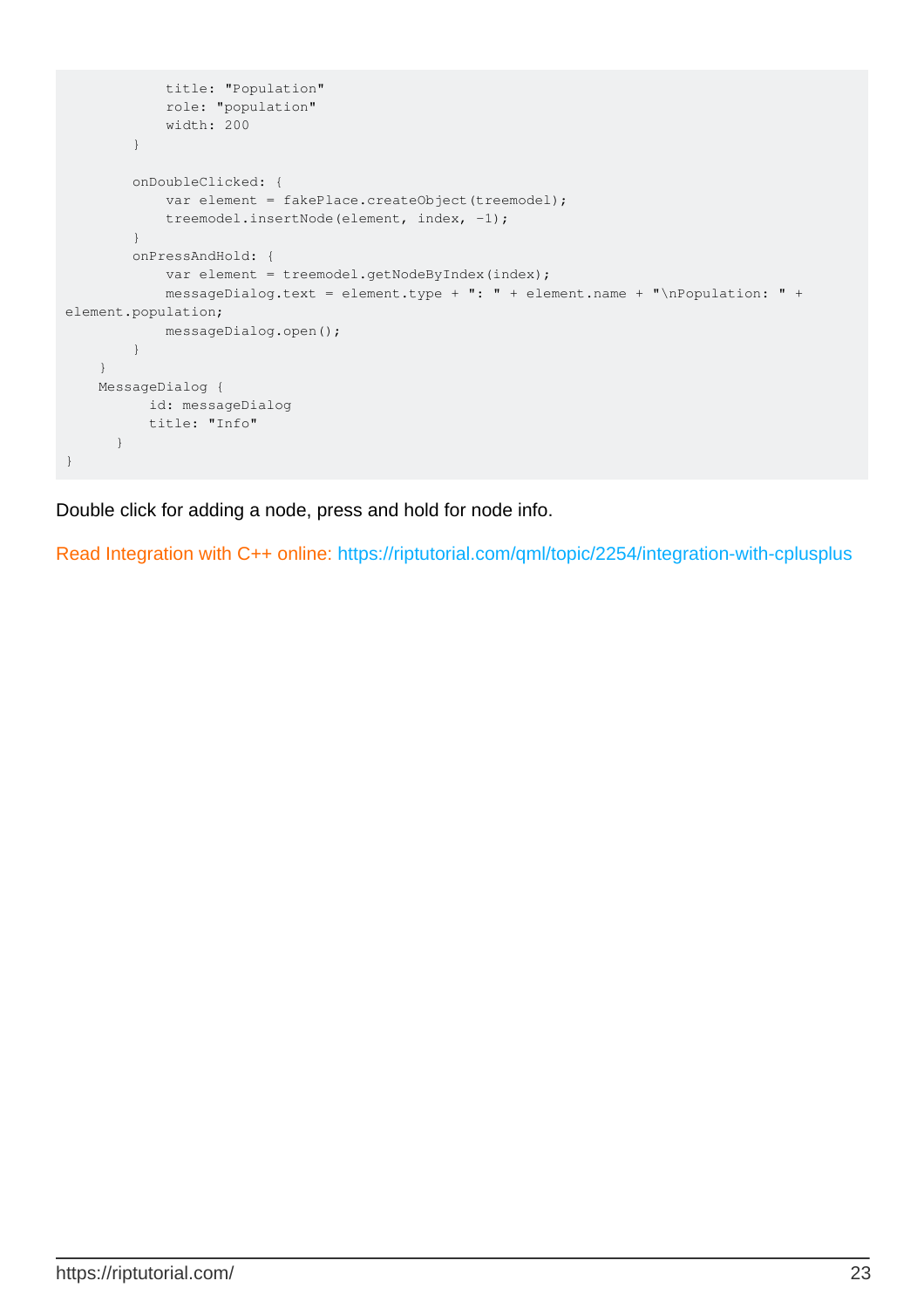# <span id="page-25-0"></span>**Chapter 5: Property binding**

### <span id="page-25-1"></span>**Remarks**

An object's property can be assigned a static value which stays constant until it is explicitly assigned a new value. However, to make the fullest use of QML and its built-in support for dynamic object behaviors, most QML objects use property bindings.

Property bindings are a core feature of QML that lets developers specify relationships between different object properties. When a property's dependencies change in value, the property is automatically updated according to the specified relationship.

### <span id="page-25-2"></span>**Examples**

#### <span id="page-25-3"></span>**Basics about property bindings**

Consider this simple example:

```
import QtQuick 2.7
import QtQuick.Controls 2.0
ApplicationWindow {
    visible: true
    width: 400
    height: 640
    Rectangle{
        id: rect
        anchors.centerIn: parent
        height: 100
        width: parent.width
        color: "blue"
     }
}
```
In the above example, the width of Rectangle is bound to that of it's parent. If you change the width of the running application window, the width of rectangle also changes.

#### <span id="page-25-4"></span>**A more complicated example**

In the simple example, we simply set the width of the rectangle to that of it's parent. Let's consider a more complicated example:

```
ApplicationWindow {
    visible: true
     width: 400
    height: 640
     Rectangle{
        id: rect
```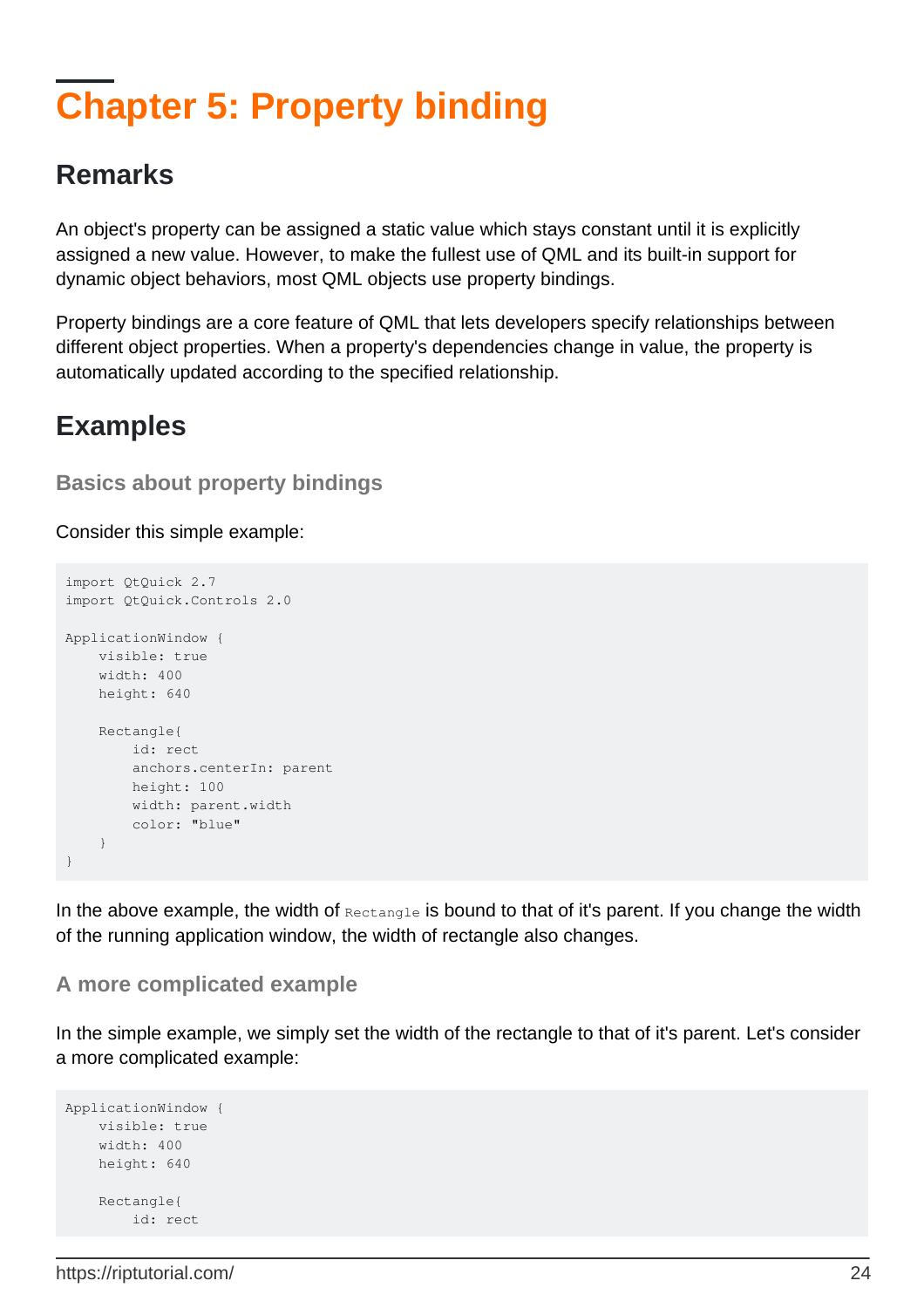```
 anchors.centerIn: parent
         height: 100
         width: parent.width/2 + parent.width/3
         color: "blue"
    }
}
```
In the example, we perform arithmetic operation on the value being binded. If you resize the running application window to maximum width, the gap between the rectangle and the application window will be wider and vice-versa.

<span id="page-26-0"></span>**Create Bindings with Dynamically Created QML Files**

When using instances of QML files by directly declaring them, every property creates a binding. This is explained in the above examples.

This is how you dynamically create components:

```
var component = Qt.createComponent("Popup.qml");
var popup = component.createObject(parent, {"width": mainWindow.width, "height":
mainWindow.height});
```
When the size of the mainWindow changes, the size of the created PopUp is not affected. To create a binding you set the size of the popup like this:

```
var component = Qt.createComponent("Popup.qml");
var options = {
     "width": Qt.binding(function() { return mainWindow.width }),
    "height": Qt.binding(function() { return mainWindow.height }),
};
var popup = component.createObject(parent, options);
```
Now the size of the  $PopUp$  will depend on  $mainWindow$ .

Read Property binding online:<https://riptutorial.com/qml/topic/1967/property-binding>